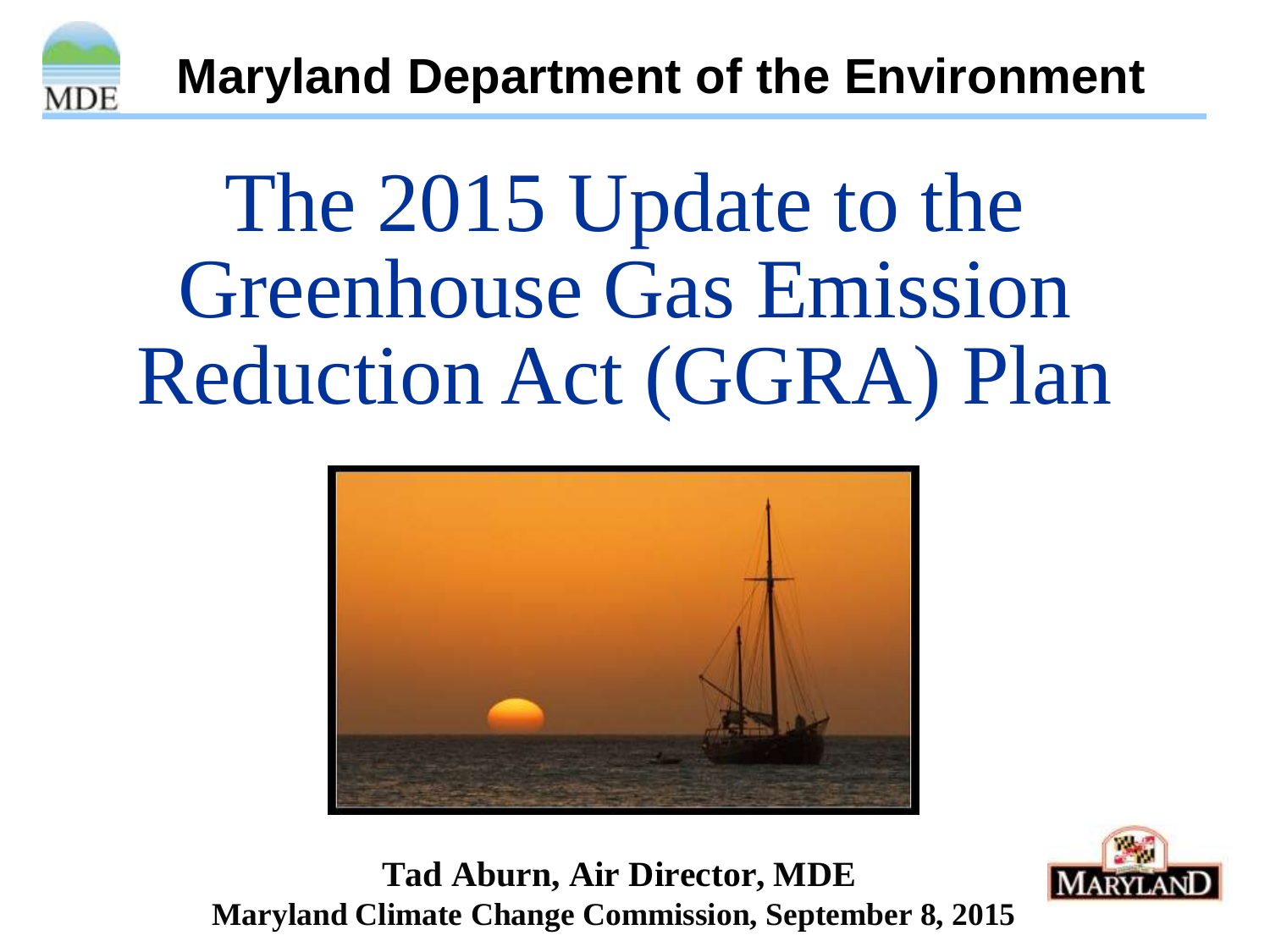# Presentation Overview

• The general message that MDE believes the October "GGRA Update" report (and the Commissions November report) should convey

**MDE** 

- Summary of the 2012 GGRA Plan
- Summary of the 2015 GGRA Update Report
- The Public Review/Comment Process
- A Path Forward Beyond 2020





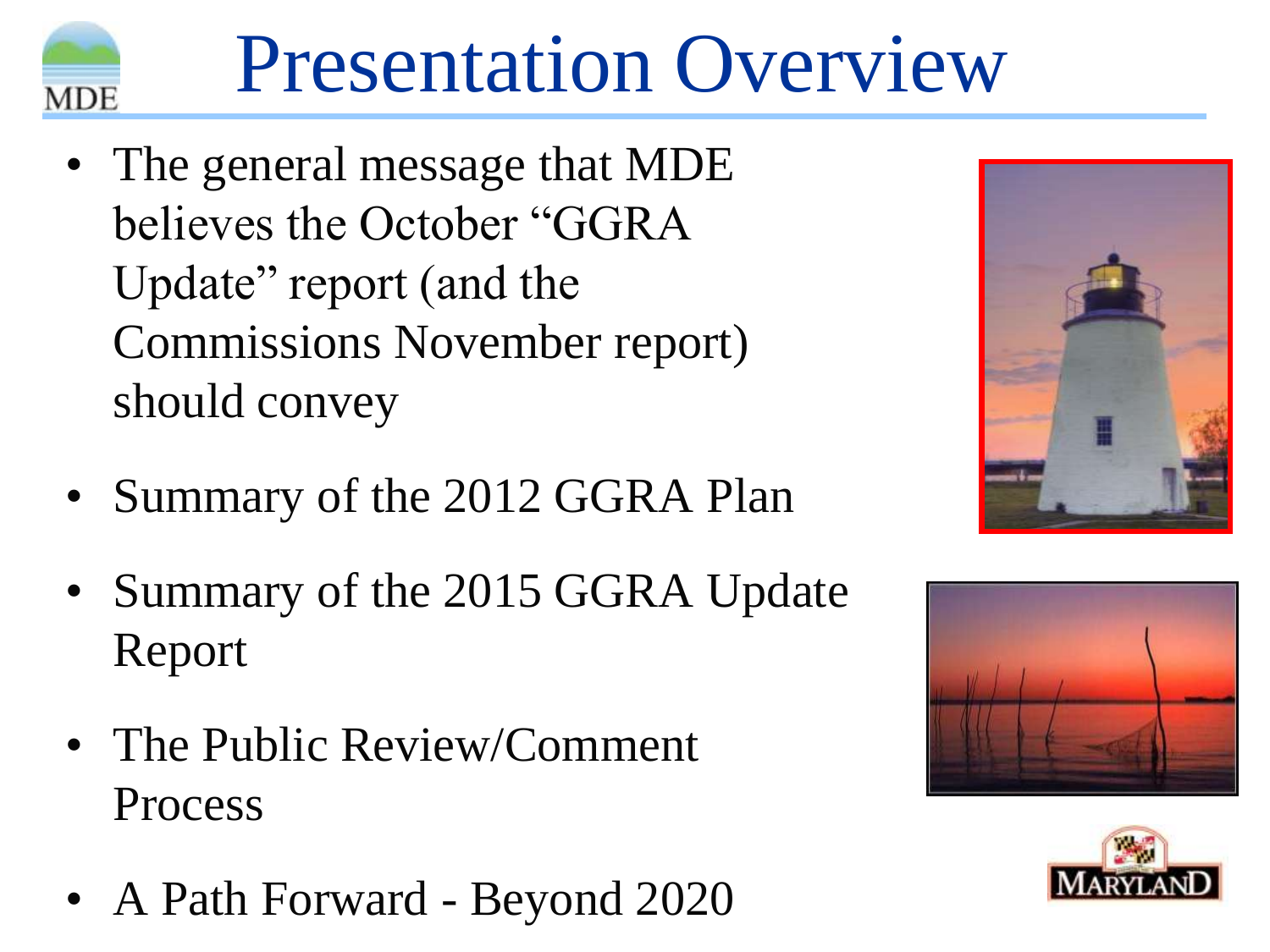

- For the October GGRA Update Report... and
	- The November 2015 Commission Report
- Generally good news and a path forward
	- The GGRA Plan appears to have us on a pace to meet or exceed the 25% reduction by 2020 greenhouse gas (GHG) emission reduction requirement
		- This is good news
	- We have achieved these reductions in a way that has a positive impact on Maryland's economy and on job creation
	- There appears to be a path forward supported by many stakeholders that would involve gently moving towards a 40 by 30 (40% reduction by 2030) plan with an increased focus on a healthy economy and generating more jobs in Maryland
	- There are emerging issues that should be built into ongoing and future planning and analyses
		- Fast acting climate changers, life-cycle analysis, innovative financing, regional and local partnerships, etc.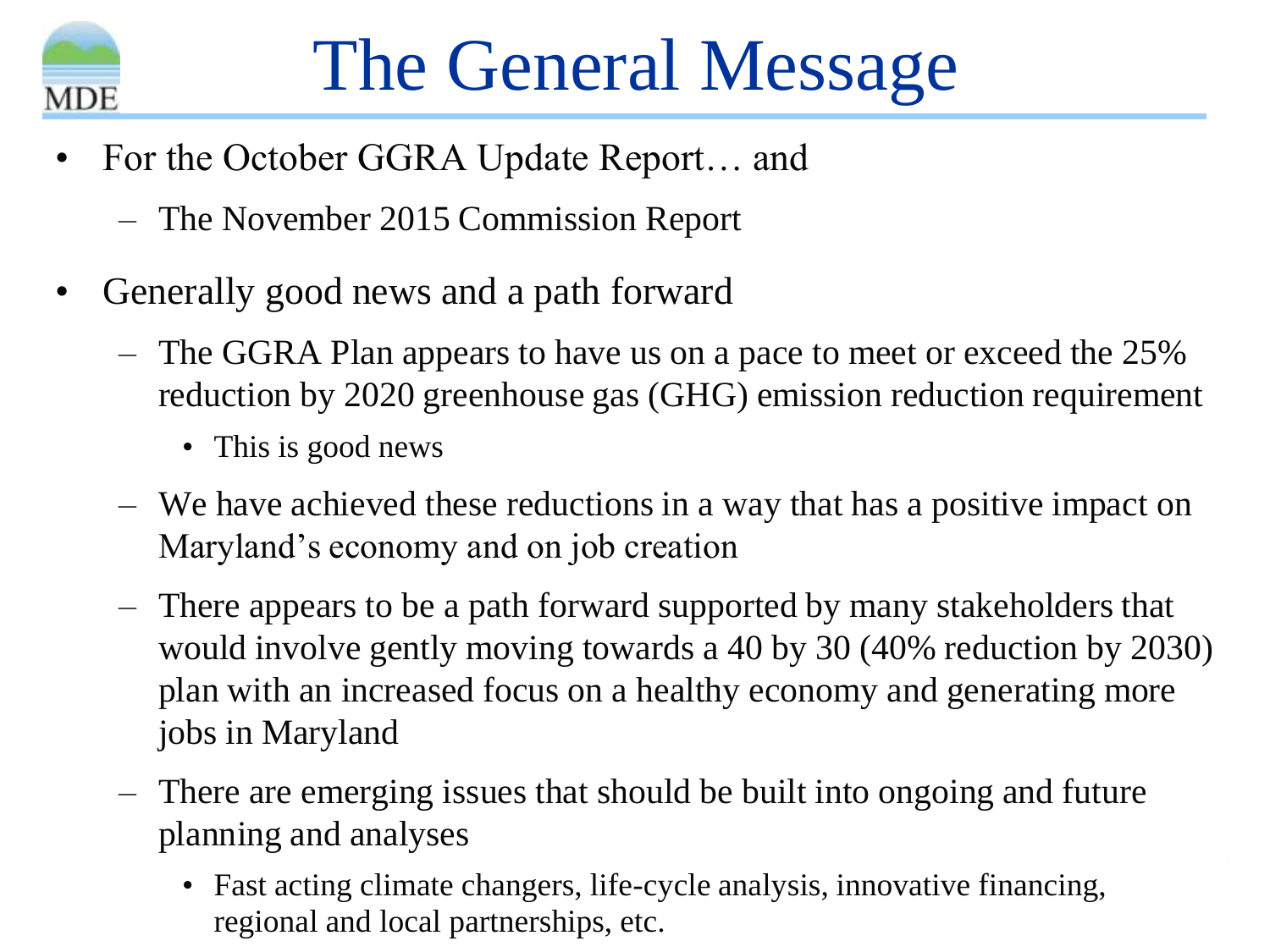

### Summary of the 2012 GGRA Plan

- The GGRA was adopted in 2009
- Required that Maryland develop and implement a plan to reduce GHG emissions by 25% by 2020
- The law also requires that the plan support a healthy economy and create new jobs
- A report from MDE is required in October of 2015
	- The report must provide a 2015 update on the status of the plan
		- **Emissions**
		- Economy
		- Jobs
		- How to move forward
		- Other issues





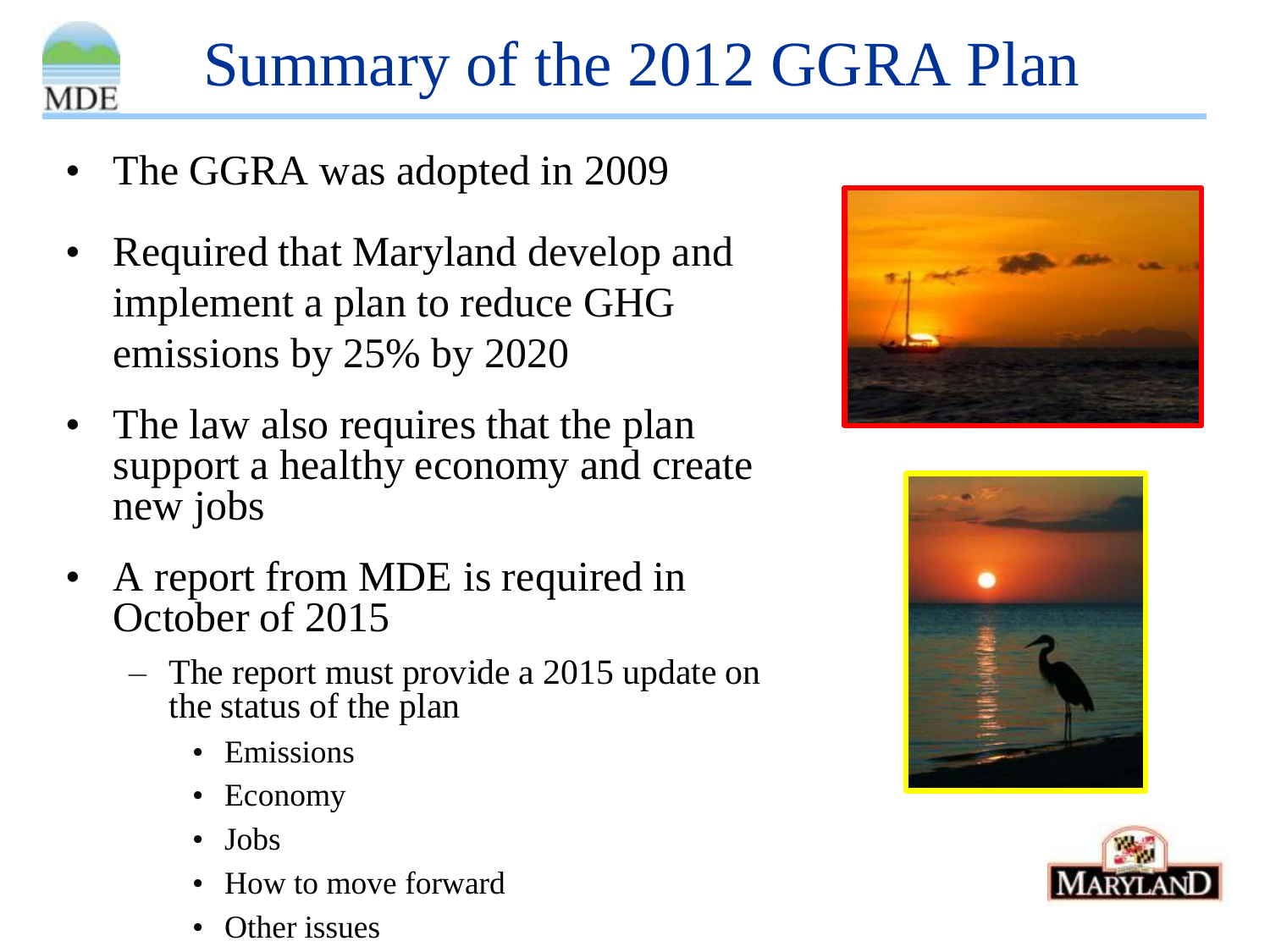

# What Was in the 2012 Plan?

• A comprehensive multi-sector, multiagency plan to reduce Maryland's GHG emissions with over 50 programs that utilize market based and regulatory approaches to reduce GHG emissions



- GHG Emission Reduction Projections for the measures in the plan
	- Reduce emissions 25% by 2020 (from 2006 baseline)
- Expected Economic Benefits
	- Projected net benefit of \$1.6 billion in economic output to the Maryland economy, and
	- That over 30,000 jobs would be created and maintained by 2020



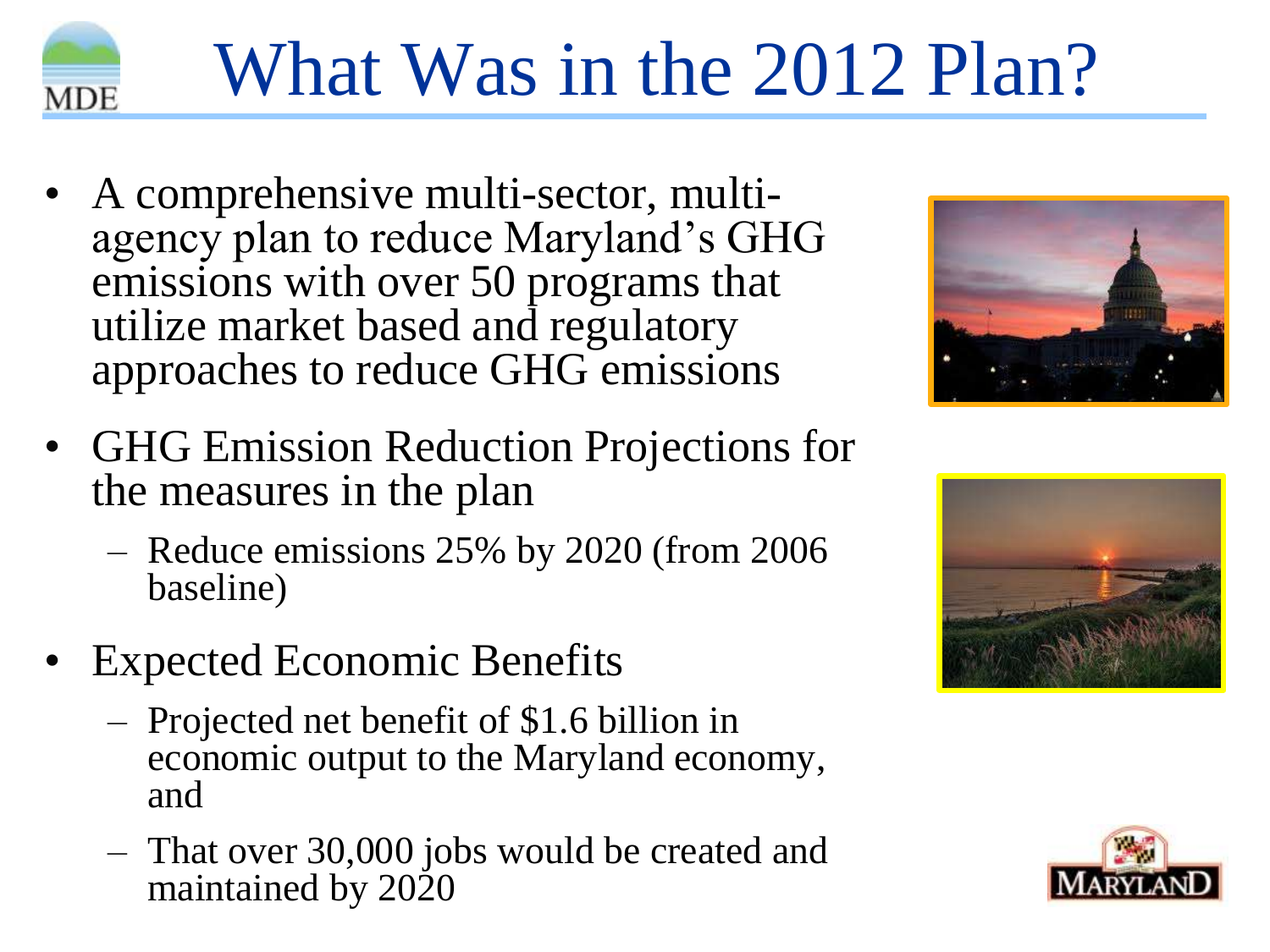

# The 2015 GGRA Update

- The 2015 Update is a requirement of the law and the focus of this meeting
- Shows we are ON TARGET to meet the 25% reduction goal by 2020
	- Not declaring victory…but this is a positive first step…on a long journey
- Updates economic benefit and job creation analyses
- As required in the law, also discusses where the State may want to go next
	- How to improve the 2020 effort?
	- Beyond 2020 Goal?
	- Lessons learned from past 10 years?



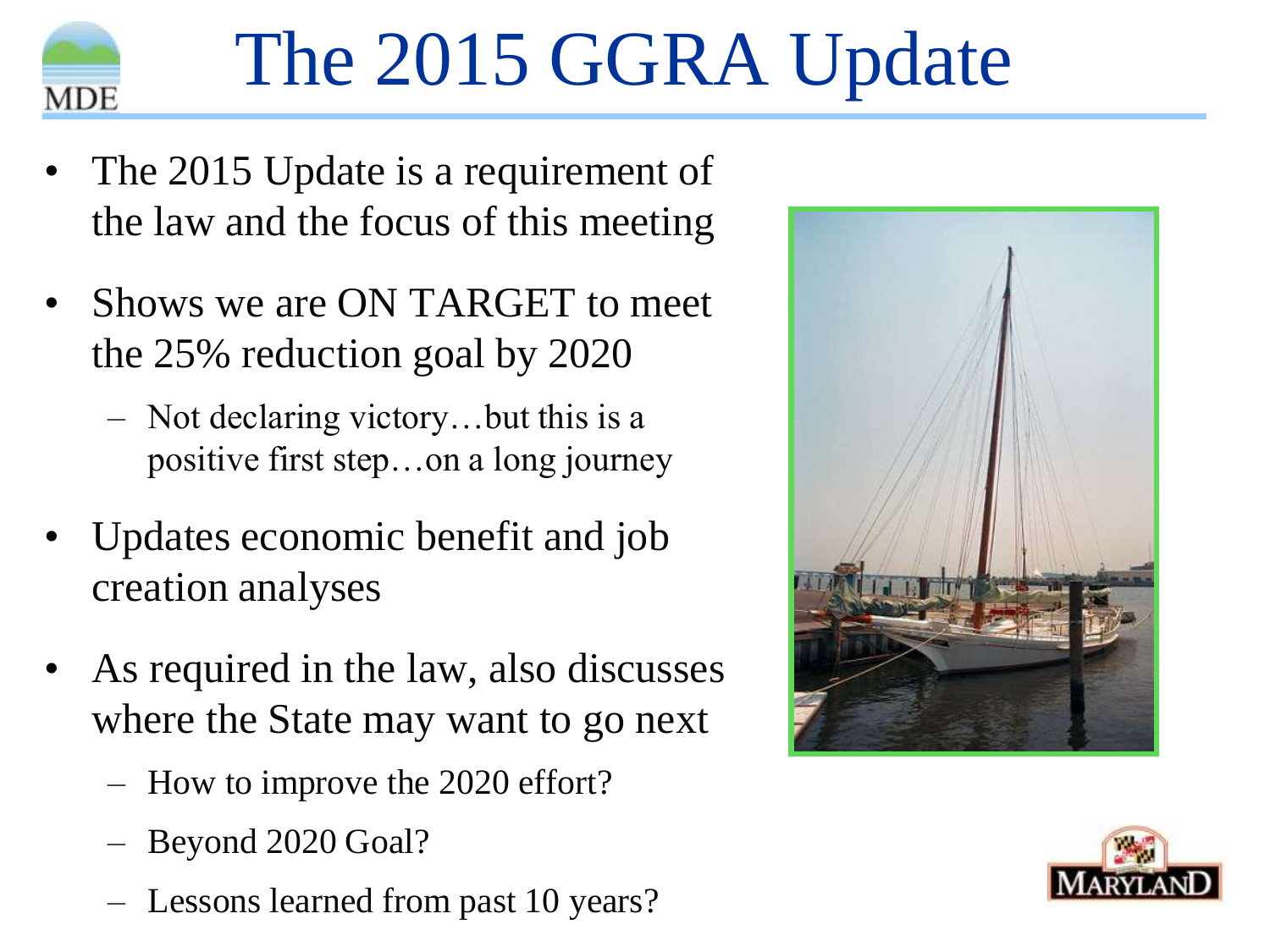### Why is the 2015 GGRA Update Important?

- The Maryland General Assembly must take an action on the law in 2016 …
	- Without action, the requirements of the law sunset
- The 2015 GGRA Update is intended to provide information related to this decision
- Options include:

**MDE** 

- Changing, maintaining, or eliminating the 25% by 2020 GHG reduction requirement
- Looking beyond 2020
	- 2009 law mentions the need to consider reductions as deep as 90% by 2050





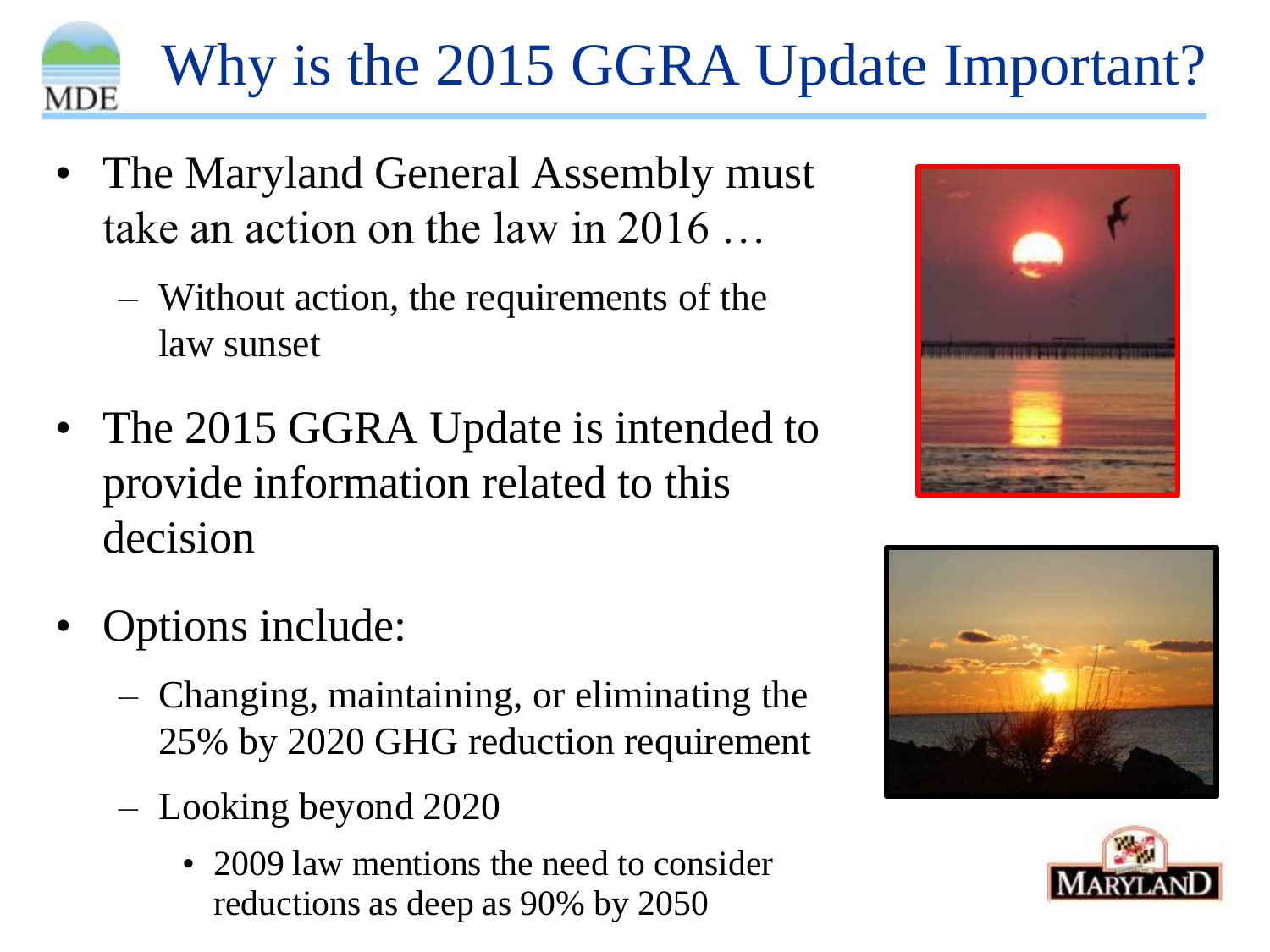## 2015 GGRA Update Report - Highlights

Positive "first step" towards achieving deeper reduction goals

**MDE** 

- The reduction programs worked well, we are on track to exceed the 25% GHG reduction goal by 2020
- Benefits to the economy and job creation estimates are better than those originally included in the 2012 Plan.
- There appears to be a common sense path forward that is supported by many stakeholders
	- Hoping to get significant input from the Commission on the "Path Forward" issue during today's discussion





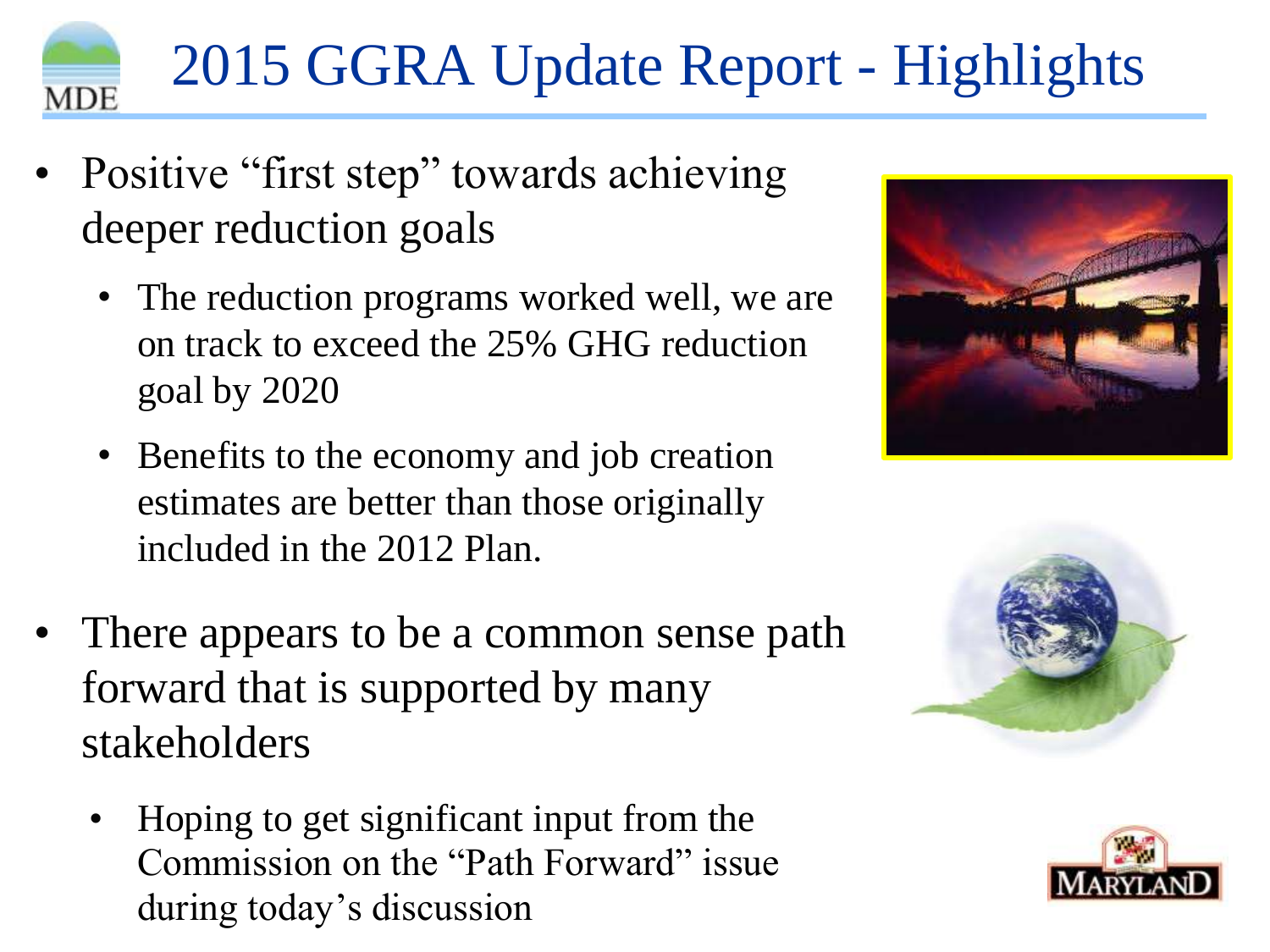

- Background on the 2012 GGRA Plan
- A status report on how we are doing with GHG emission reductions, job creation and enhancing Maryland's economy
- Summary of the 50+ GHG emission reduction programs
	- 2020 emissions reduction estimates for each program
- An update on how the GGRA Plan will help Maryland with economic development and job creation
	- Towson Universities Regional Economic Studies Institute (RESI) report completed and included as an Appendix



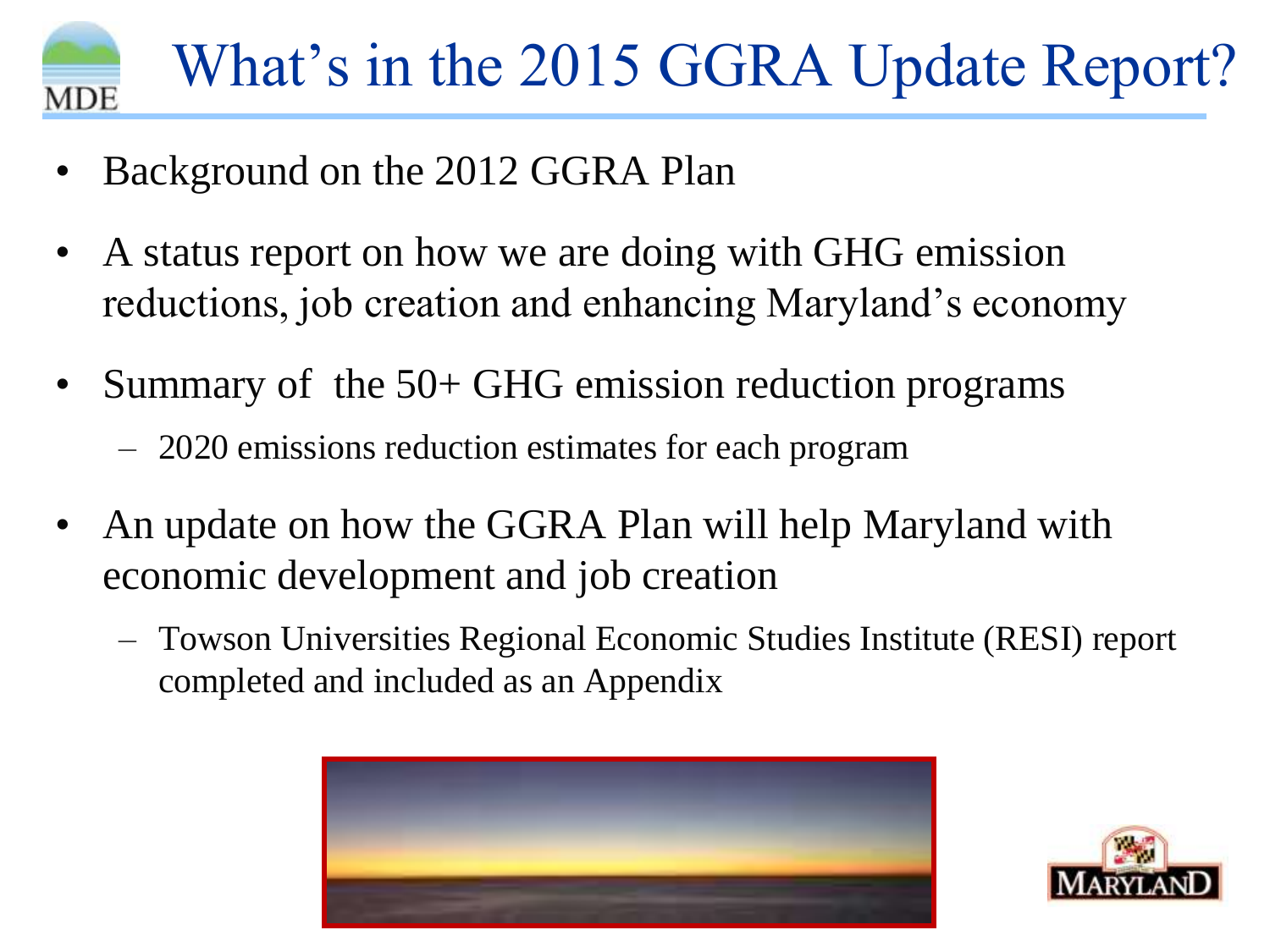

- Emissions Inventory and Forecast
	- Updated emissions inventories including all in-state emissions and imported electricity
- How Maryland is adapting to climate change
	- From the MCCC Adaptation Working Group - How Maryland can better understand and address potential risks posed by climate change
- An update to the "Cost of Inaction" work included in the 2012 Plan
	- Supported by report completed by Center for Climate and Energy Solutions (C2ES) report included as an Appendix



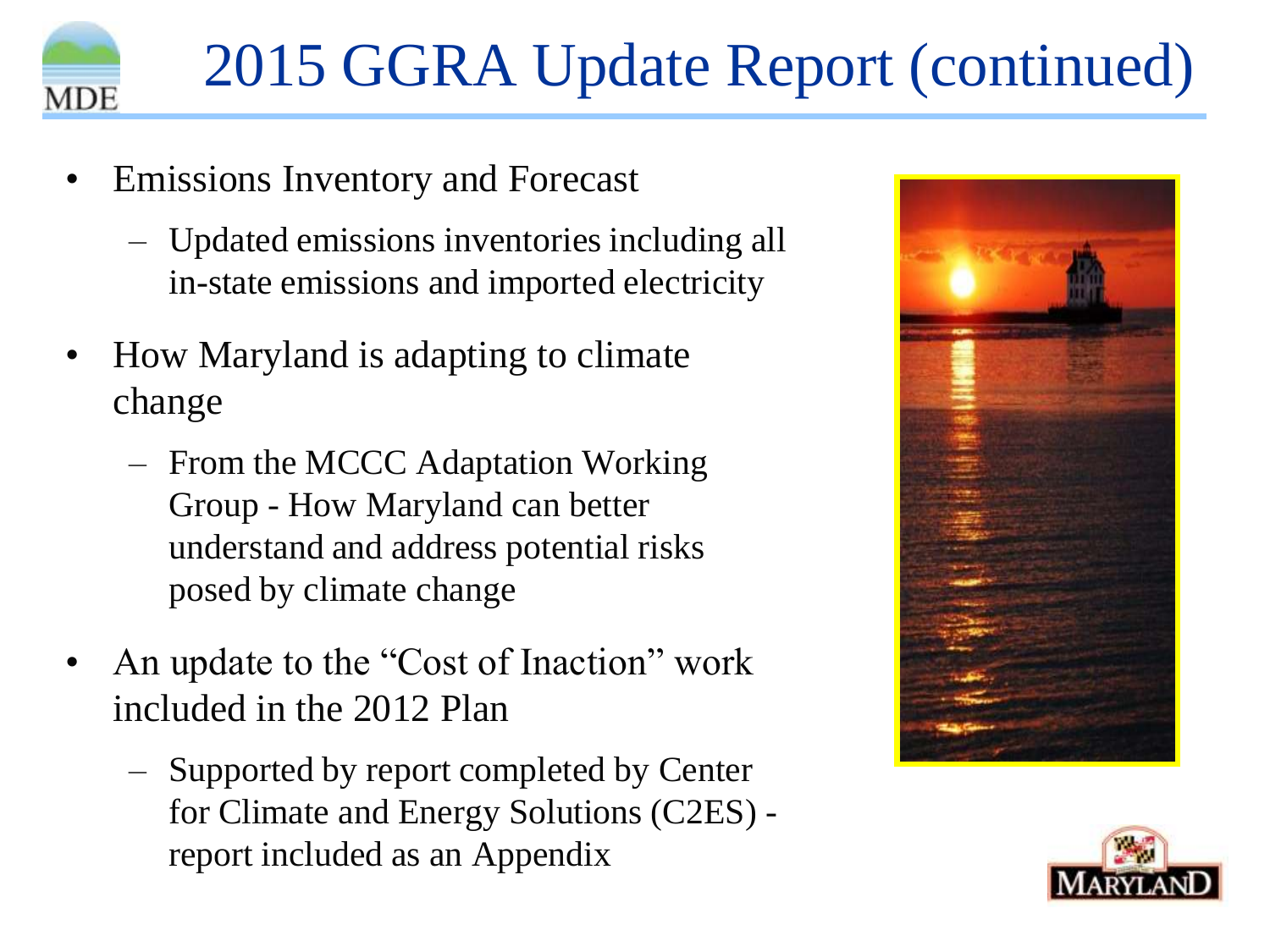### What Else is in the GGRA Update Report? **MDE**

- Update on climate change science
- Summary of emerging technologies related to climate change science
- How the GGRA will impact the manufacturing sector in Maryland
	- RESI Manufacturing Study completed and included as an Appendix
- Multi-Pollutant Benefits Ozone, fine particles, more
	- NESCAUM report included as an Appendix
- How might Federal actions impact MD's progress Clean Power Plan, new EPA vehicle standards, etc.
- Next steps...more on this later



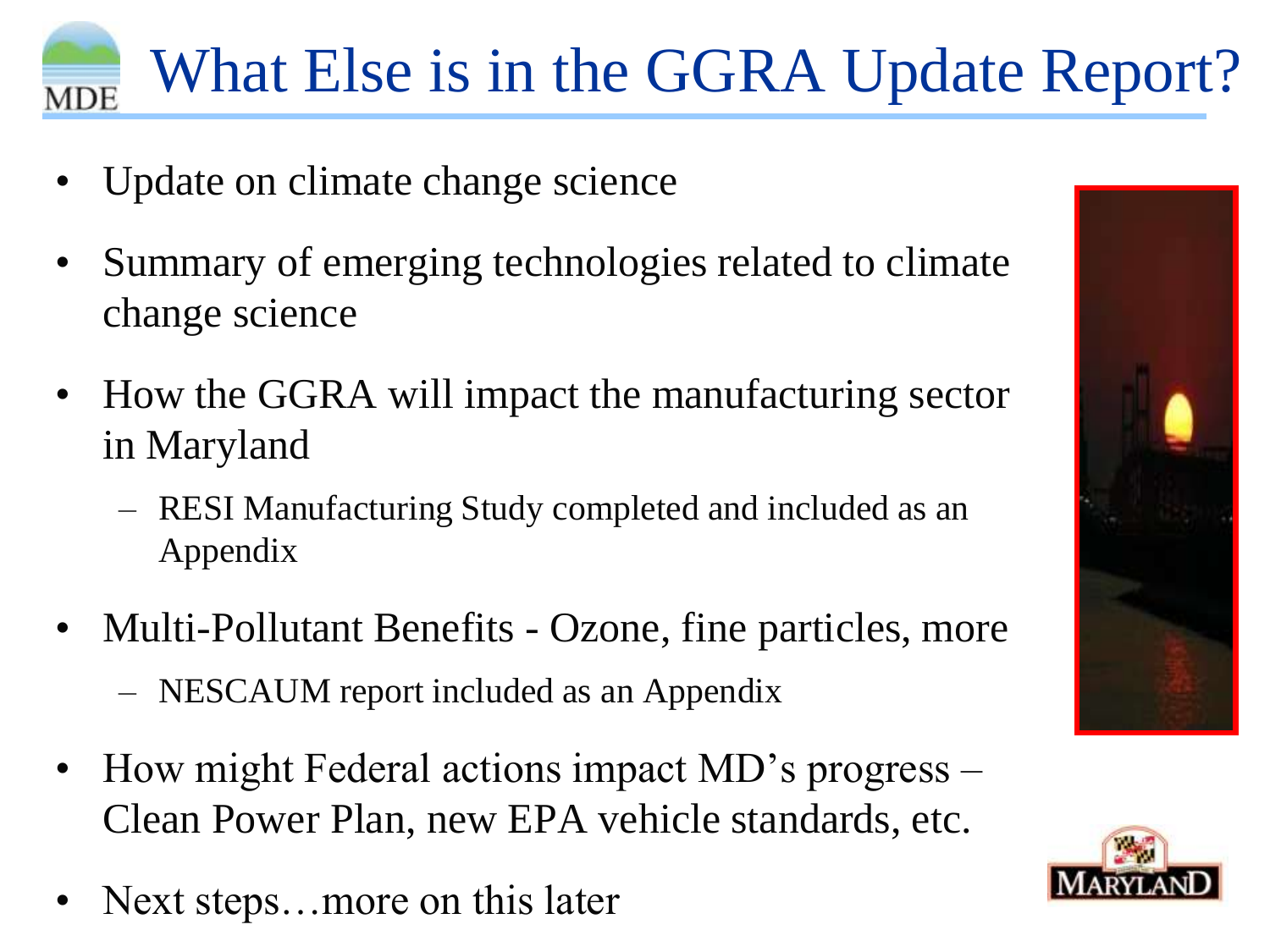### GGRA Bottom Line – Current Status

**MDE** 



The 2012 Plan results in reductions that are slightly greater than the reductions required to achieve the 25% reduction by 2020. The Plan is expected to over-achieve by between  $3.7$  to 6.2 MMtCO<sub>2</sub>e



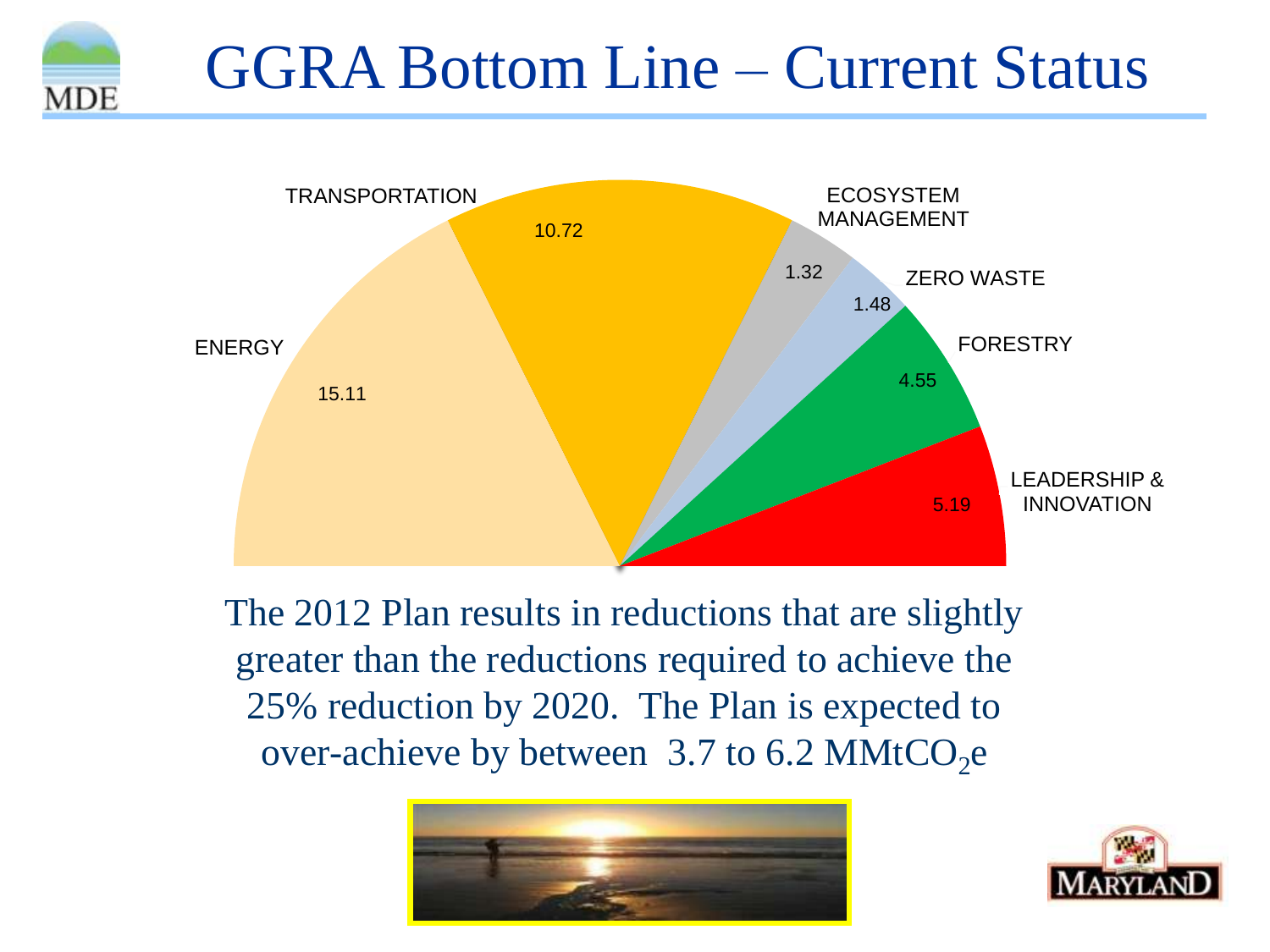#### Updated Economic Benefits and Jobs **MDE**

- The 2015 GGRA Update includes refined estimates of the economic benefits and job creation driven by the Plan
- Each program analyzed individually by RESI with the assistance of implementing State agency
	- Program by program benefits included
- Report also includes real world examples of economic benefits and jobs
	- For example … the top three new jobs are architecture and engineering positions, construction, and research and development
- Win, Win, Win programs are abundant programs where we see reductions in GHG emissions, net economic benefits and additional new jobs
- More sophisticated analysis of economic benefits and employment estimates are planned for the future (an opportunity for outside resources to assist)

|                                                      | <b>2012 Plan</b>                    | <b>2015 GGRA Update</b>                      |
|------------------------------------------------------|-------------------------------------|----------------------------------------------|
| <b>Net Economic Benefit in</b><br>2020               | \$1.6 Billion in economic<br>output | \$2.5 to \$3.5 Billion in<br>economic output |
| <b>Jobs Created and</b><br><b>Maintained in 2020</b> | 30,000 jobs                         | 26,000 to 33,000 jobs                        |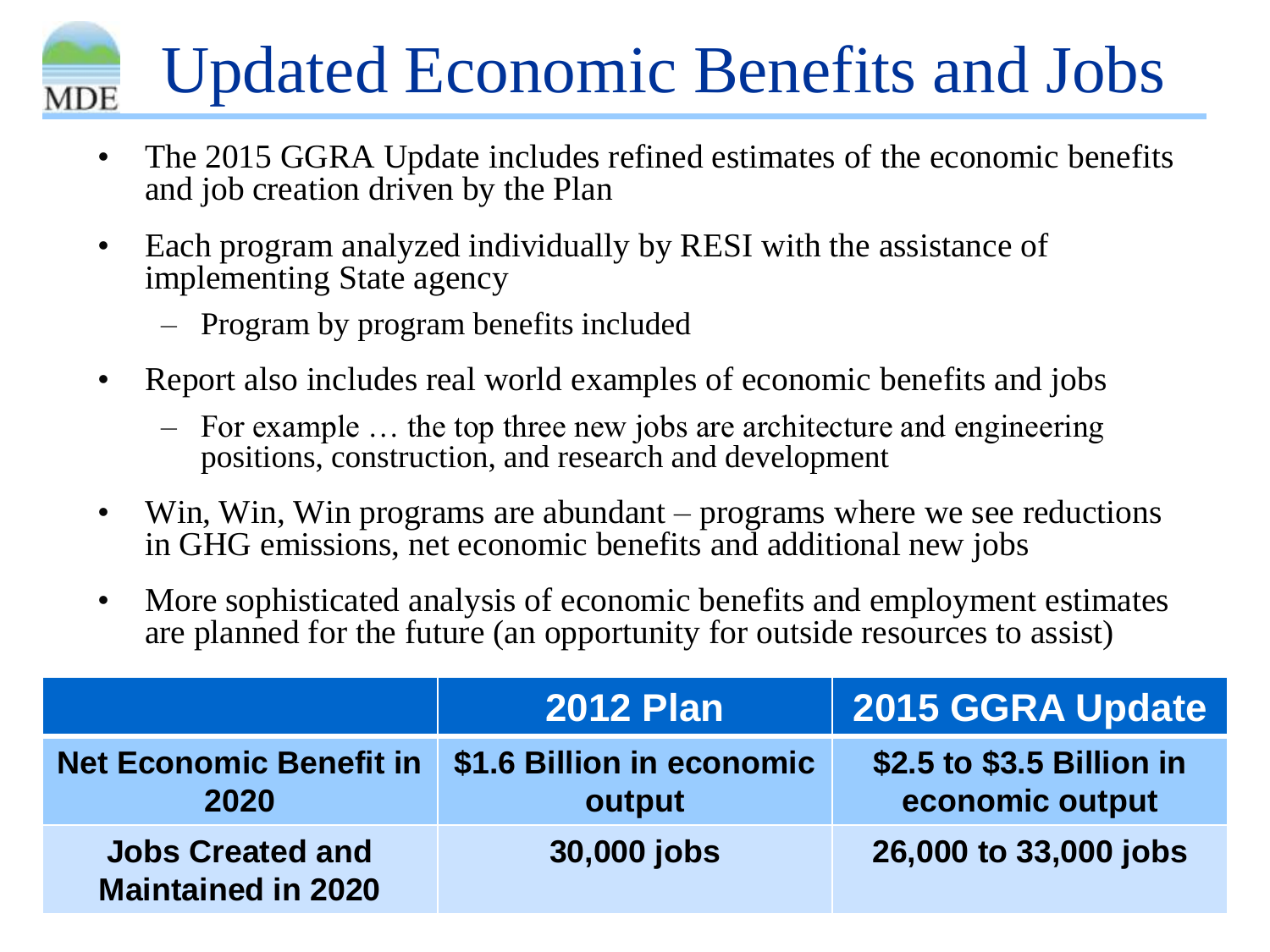#### Helping the Economy - A Real World Example **MDE**

### *The Maryland Clean Cars Program*

- RESI, MDE and MDOT all worked on the economic analysis of the Clean Cars Program
- Current analyses project a net economic benefit of approximately \$700 million in 2020 and that about 1,500 jobs will be created and maintained
- The Clean Cars program is helping generate numerous economic development and green job creation opportunities. Real world examples include:
	- The GM plant in White Marsh that manufacturers electric motors and transmissions
	- Numerous new business starts related to electric vehicle infrastructure including:
		- SemaConnect (Annapolis Charging Infrastructure)
		- TimbeRock (Frederick Chargers, Solar)
		- Clinton Electric (Fast Chargers and installation)
		- Numerous other businesses





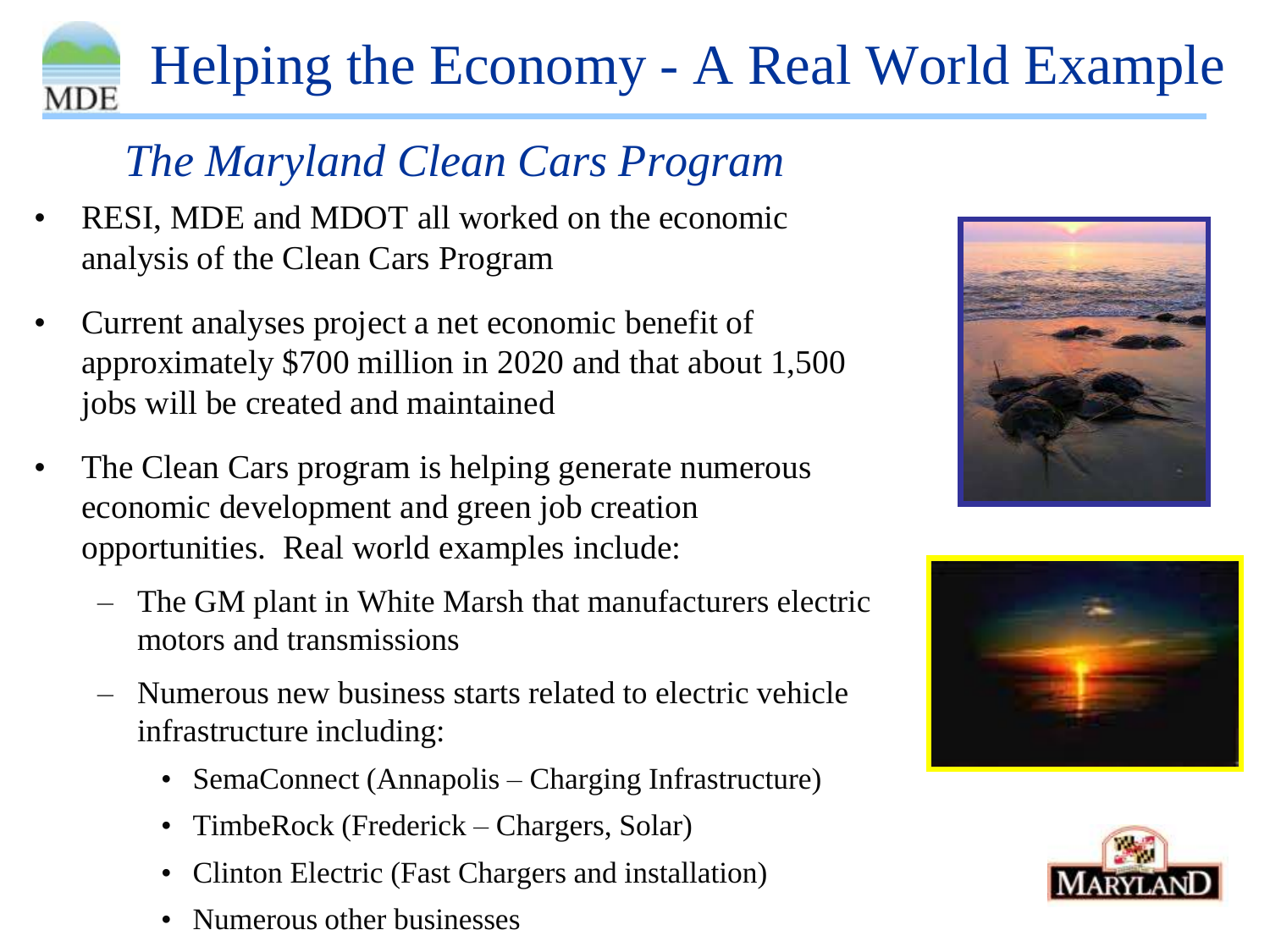

## GGRA Reduction Requirement

The 25 by 20 reduction goal requires not only a 25% reduction from 2006 levels but also that all growth between 2006 and 2020 be offset

#### Where will we be in 2020 with no action?  $E$ missions = 115.08

The 2020 goal *(25% below 2006 Baseline)* = **80.42 million metric tons of CO2e**

million metric tons of CO2 e Reduction Required to meet 2020 goal = **34.66**  $\overline{(115.08 - 80.42} = 34.66)$ million metric tons of  $CO2$ 

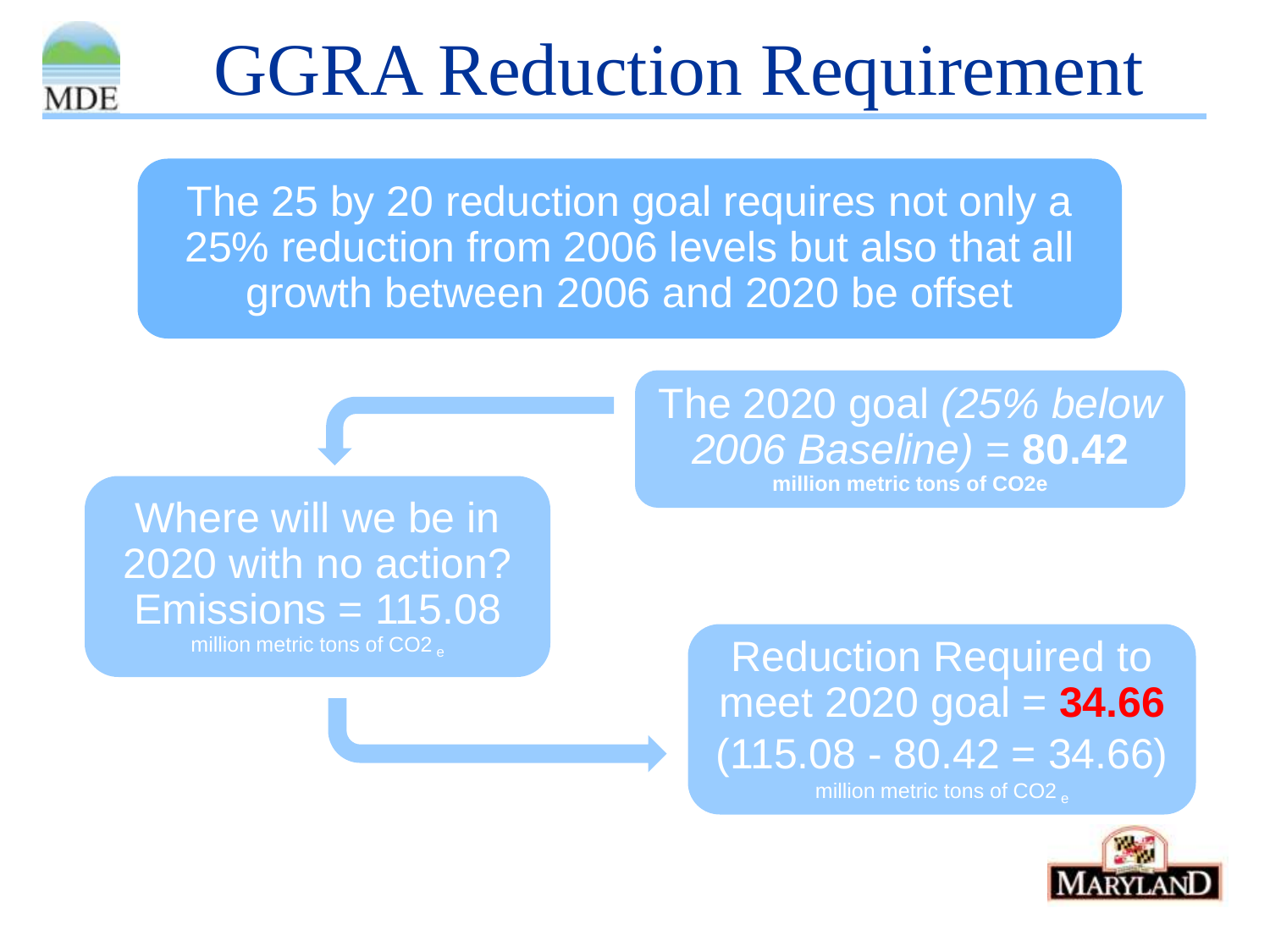

- MDE, other State agencies and the Maryland Climate Change Commission's (MCCC) Mitigation Working Group (MWG) have been heavily involved with reviewing programs and the revised 2020 reduction estimates
- The MWG met with all key Agencies (MEA, MDOT, MDE, MDP, DNR, etc) at individual MWG meetings where estimates of 2020 reductions were presented and discussed
	- Subgroup meetings were held to further discuss programs and reductions
- MWG has provided input on programs and emission reduction estimates consistent with deadlines established by MDE and Workgroup Co-chairs
	- Input from the MWG is greatly appreciated

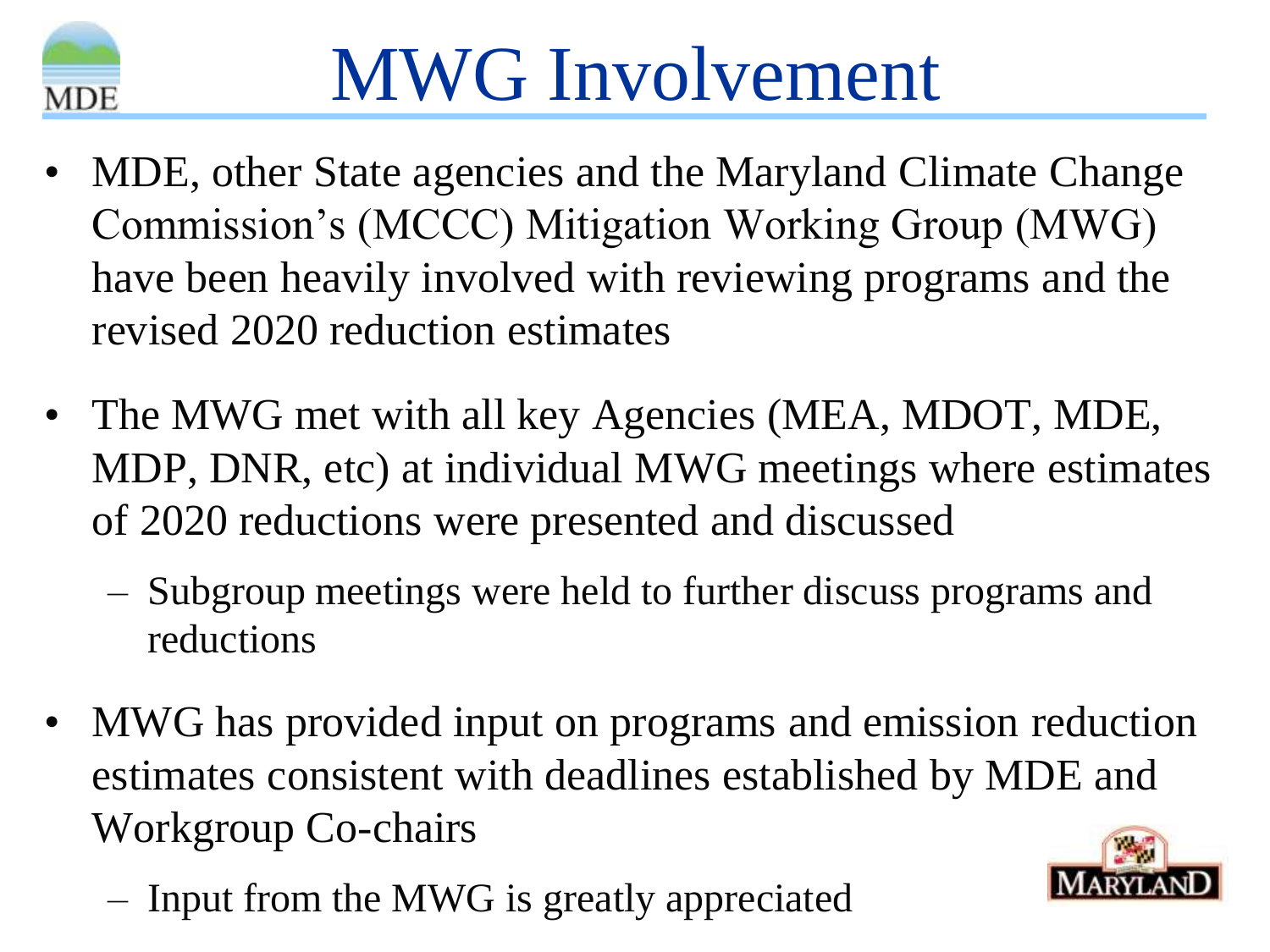# Challenges of Estimating Reductions

There is significant uncertainty over how to quantify emission reductions from many of the GGRA Programs

**MDE** 

- GHG emission quantification is a brand new area
	- There is no long history of emission factors, GHG programs often overlap, etc.
- To account for this uncertainty, a 30% discount factor (based upon MDE and independent contractor research) has been applied to many of the emission reduction estimates
- More recent research indicates that a 30% uncertainty discount may be too cautious and that a 10% uncertainty discount factor may be more appropriate





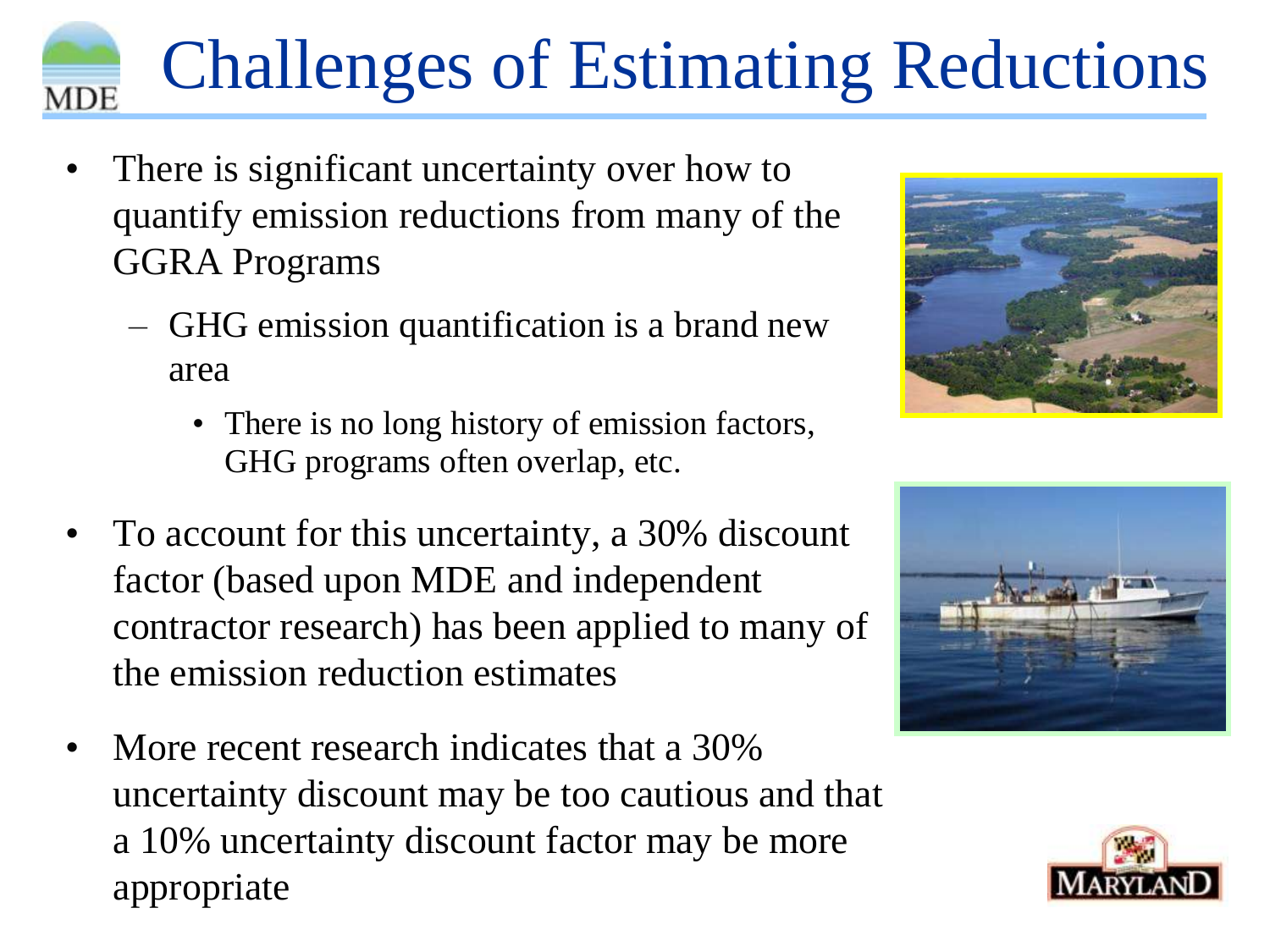|                                                           | <b>REDUCTIONS (MMtCO2e)</b>           |                                     |                                                         |                                                       |
|-----------------------------------------------------------|---------------------------------------|-------------------------------------|---------------------------------------------------------|-------------------------------------------------------|
| <b>GGRA Policy / Program</b>                              | <b>2012 GGRA</b><br><b>Status Quo</b> | <b>2012 GGRA</b><br><b>Enhanced</b> | 2020 Updated<br><b>Conservative</b><br>Overlap $(30\%)$ | 2020 Updated<br><b>Aggressive</b><br>Overlap $(10\%)$ |
| <b>Energy</b>                                             | 15.41                                 | 25.31                               | 15.11                                                   | 15.14                                                 |
| A. The Regional Greenhouse Gas Initiative (RGGI)          | $\Omega$                              | 3.6                                 | 3.60                                                    | 3.60                                                  |
| <b>B.</b> EmPOWER Maryland                                | 8.42                                  | 10.52                               | 7.24                                                    | 7.24                                                  |
| C. The Maryland Renewable Energy Portfolio Standard (RPS) | 6.86                                  | 10.96                               | 4.13                                                    | 4.13                                                  |
| D. Other Energy Programs                                  | 0.13                                  | 0.23                                | 0.14                                                    | 0.17                                                  |
| <b>Transportation</b>                                     | 10.51                                 | 13.8                                | 10.72                                                   | 10.72                                                 |
| E. Transportation Technologies                            | 8.1                                   | 8.61                                | 6.20                                                    | 6.20                                                  |
| F. Public Transportation                                  | $\overline{2}$                        | 2.89                                | 2.57                                                    | 2.57                                                  |
| G. Pricing Initiatives                                    | 0.41                                  | 2.3                                 | 1.95                                                    | 1.95                                                  |
| H. Other Innovative Transportation Strategies/Programs    |                                       |                                     |                                                         |                                                       |
| <b>Zero Waste</b>                                         | 1.48                                  | 1.48                                | 1.48                                                    | 1.78                                                  |
| K. Zero Waste                                             | 2.8                                   | 4.8                                 | 1.48                                                    | 1.78                                                  |
| <b>Ecosystem Management</b>                               | 0.74                                  | 1.82                                | 1.32                                                    | 1.58                                                  |
| I. Ecosystems Markets                                     | 0.2                                   | 0.68                                | 0.68                                                    | 0.82                                                  |
| N. Land Use Programs - Note: Enhanced II is 1.15          | 0.54                                  | 1.14                                | 0.64                                                    | 0.77                                                  |
| <b>Leadership and Innovation</b>                          | 4.86                                  | 5.18                                | 5.19                                                    | 6.23                                                  |
| L. Outreach and Public Education                          | 0.03                                  | 0.03                                | 0.03                                                    | 0.04                                                  |
| M. Building and Trade Codes in Maryland                   | 3.15                                  | 3.15                                | 3.15                                                    | 3.78                                                  |
| O. Maryland's Innovative Initiatives                      | 0.21                                  | 0.21                                | 0.21                                                    | 0.25                                                  |
| P. Leadership-By-Example                                  | 1.45                                  | 1.77                                | 1.78                                                    | 2.14                                                  |
| Q. Future or Developing Programs                          | 0.02                                  | 0.02                                | 0.02                                                    | 0.02                                                  |
| Forestry                                                  | 4.55                                  | 4.55                                | 4.55                                                    | 5.46                                                  |
| J. Forestry and Sequestration                             | 4.56                                  | 4.56                                | 4.55                                                    | 5.46                                                  |
| <b>TOTAL</b>                                              |                                       |                                     | 38.37                                                   | 40.91                                                 |
| <b>GGRA 2020 GOAL</b>                                     | $-$                                   | $-$                                 | 34.66                                                   | 34.66                                                 |
| <b>2020 REDUCTIONS</b>                                    | $\qquad \qquad -$                     | $- -$                               | $+3.71$                                                 | $+6.25$                                               |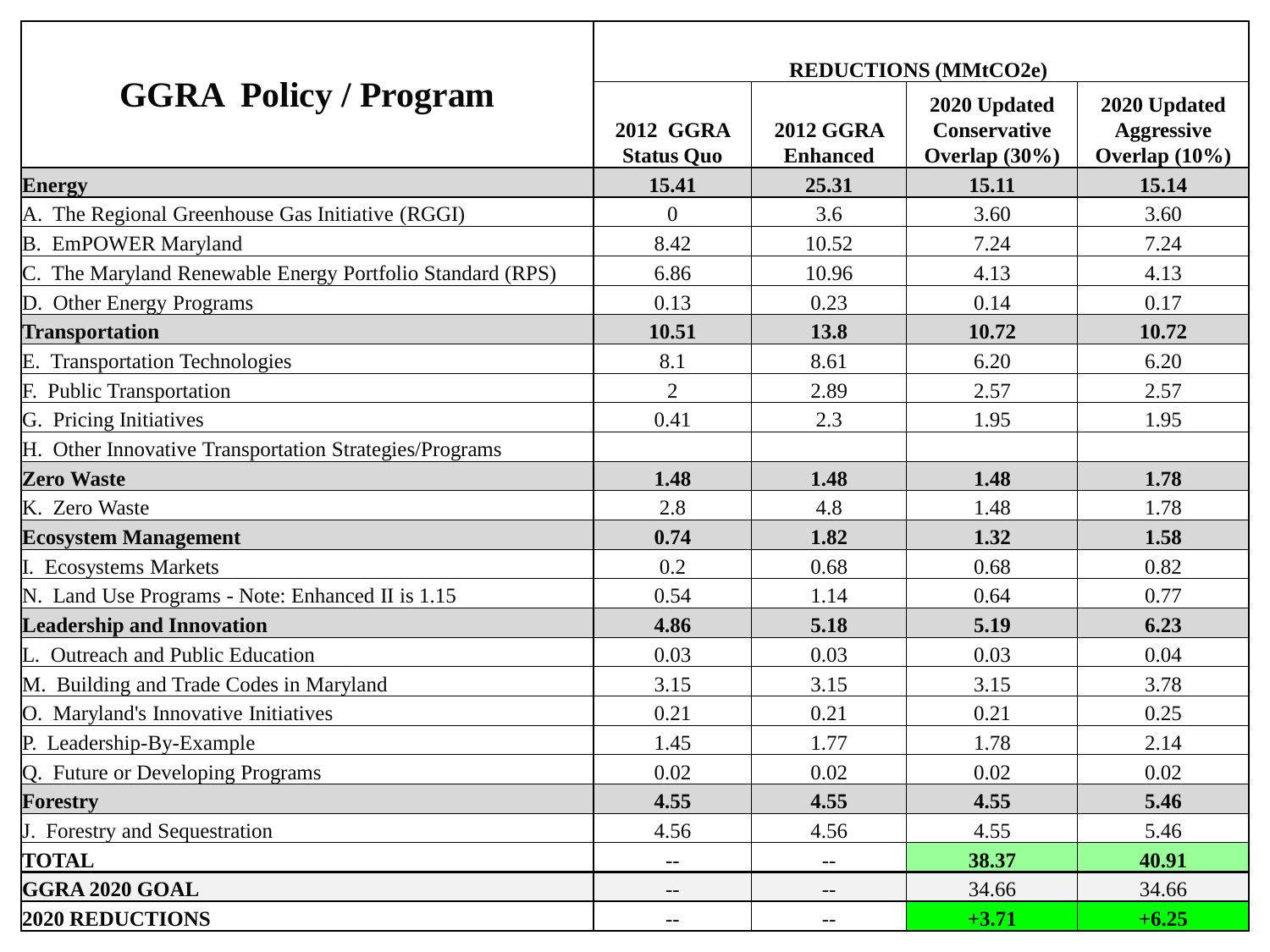# **MDE**

### Market Driven Changes to Projections

- Changes in the way the energy market works and driving behavior have played a major role in helping the State meet the goals of the GGRA
- Since the 2006 baseline year, CO2 emissions in Maryland have decreased significantly because electricity generation and industrial sources are using more natural gas instead of coal
	- Natural gas emits half as much CO2 as coal when used to make electricity
- Changes in driving behavior (partially linked to a slow economy) also contributed to the decline in CO2 emissions from transportation, manufacturing, and electricity generation
- Other changes related to growth included:
	- Per-capita waste generation
	- Recycling and reuse rates
	- Several other issues





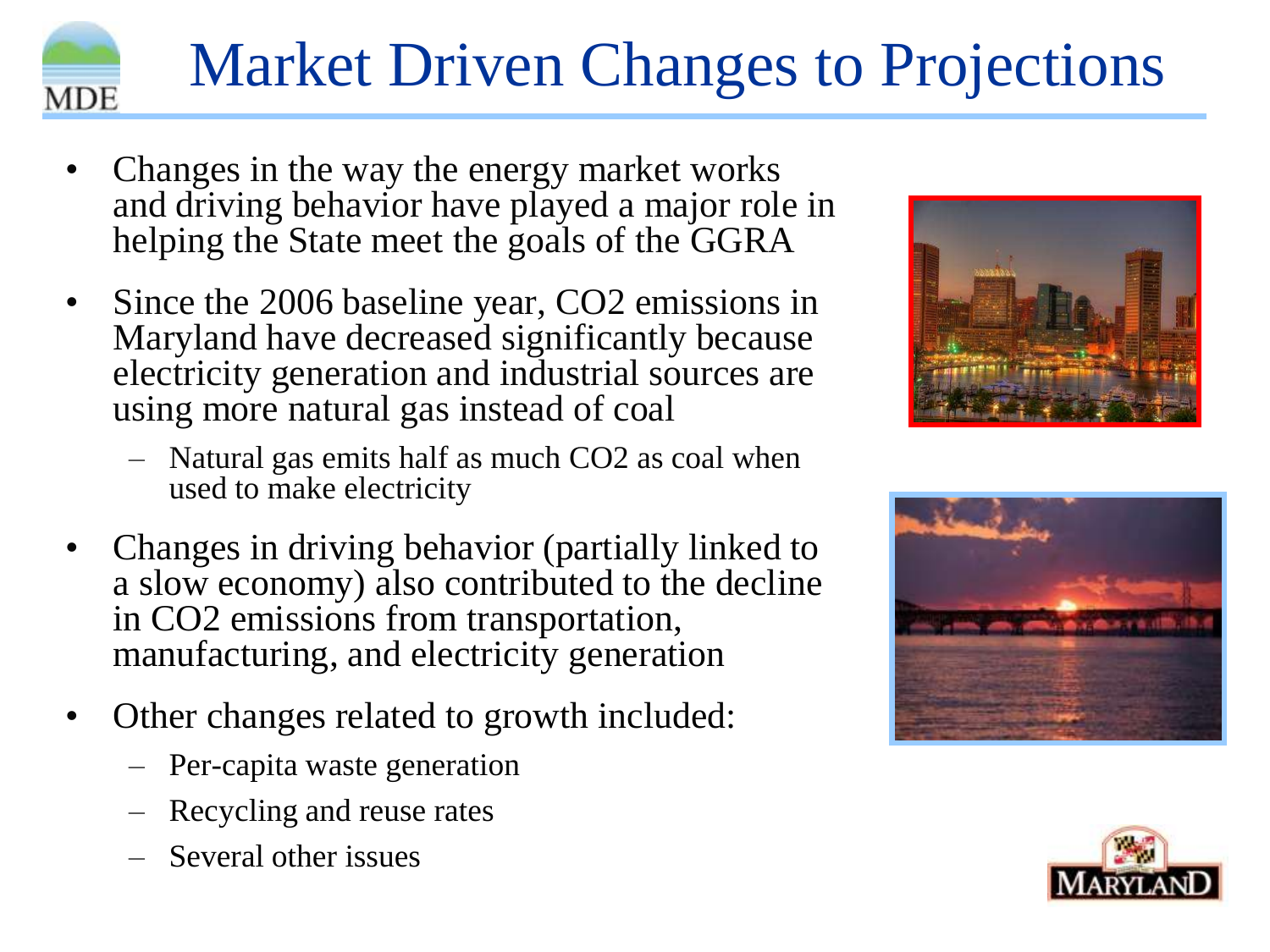

# Emerging Issues

- The MDE October report will also identify a set of emerging issues that will be part of ongoing and future planning and analyses efforts under the GGRA
	- Many of these issues are already addressed … at least partially … in the 2015 GGRA Update Report





- Examples include:
	- Fast acting climate changers … Life cycle analyses … Health risk and benefits analysis … Regional and local partnerships … Green financing … Hydraulic fracturing and other natural gas issues … More
- Should be considered as priority items for the Commission's 2016 Workplan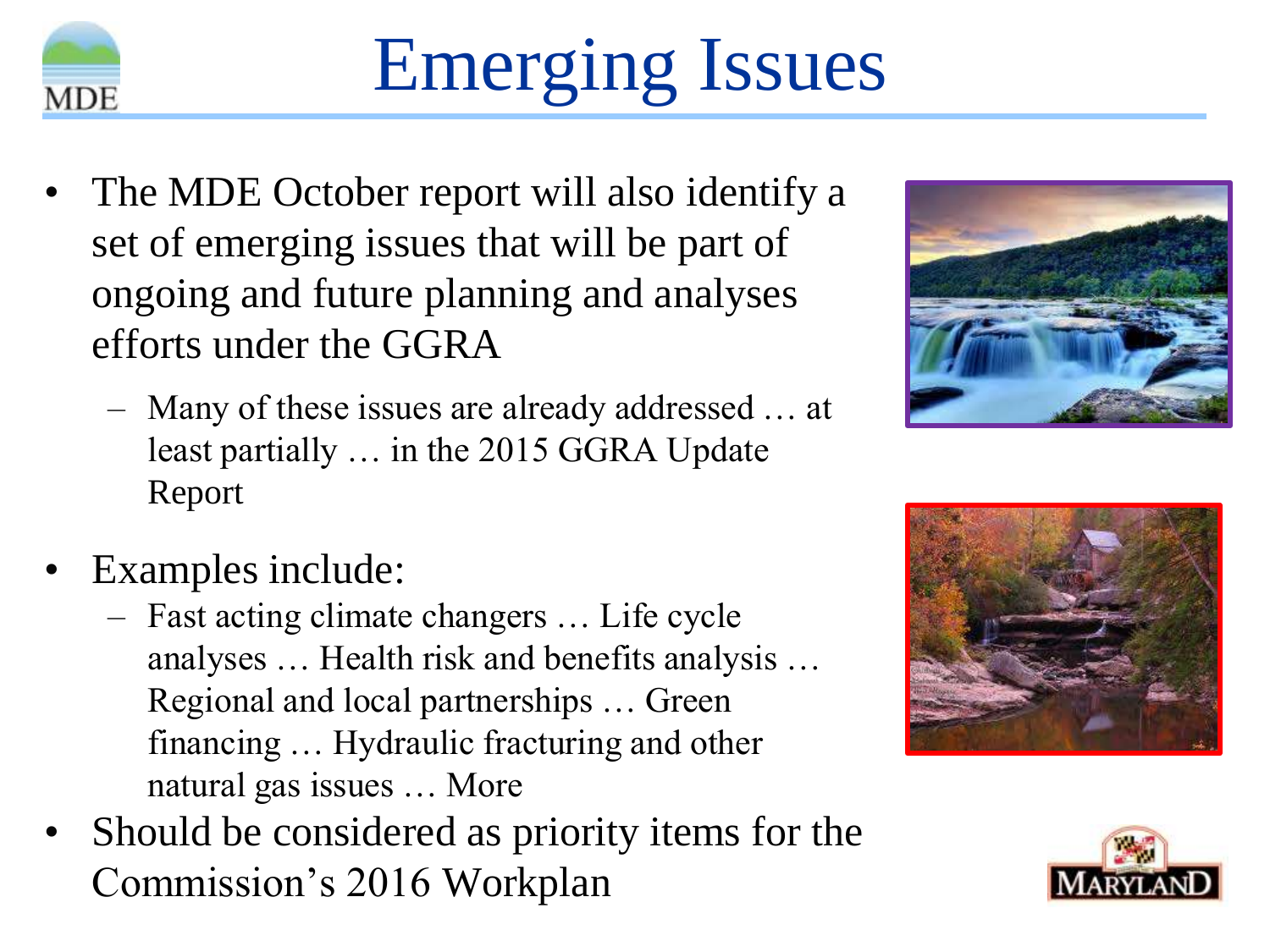

### Public Meeting Schedule and Locations

The Education, Communication, and Outreach (ECO) Working Group of the MCCC held five public meetings across Maryland between July and August of 2015.

The meeting were located in the following areas:

- Central Maryland (Baltimore)
- Western Shore of Maryland (Wye Mills)
- Western Maryland (Frostburg)
- Eastern Shore of Maryland (Sunderland)
- South Central Maryland (Largo)



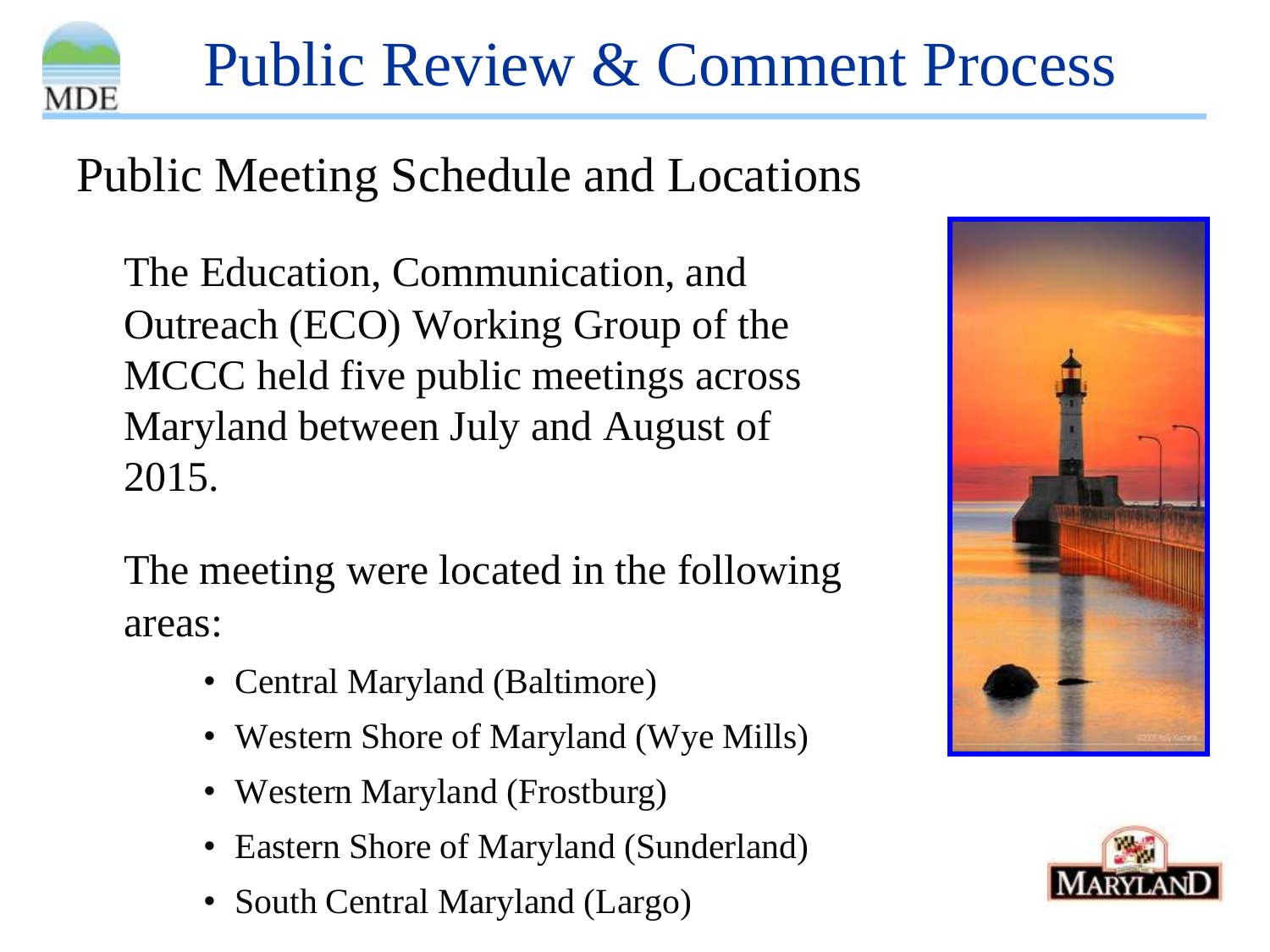

- Inform the public of the mission and actions of the Maryland Climate Change Commission
- Provide background and purpose of the 2009 GGRA Act and the 2012 GGRA Plan
- Explain purpose of the 2015 GGRA Plan Update
- Take public comment on issues of concern regarding climate change in Maryland





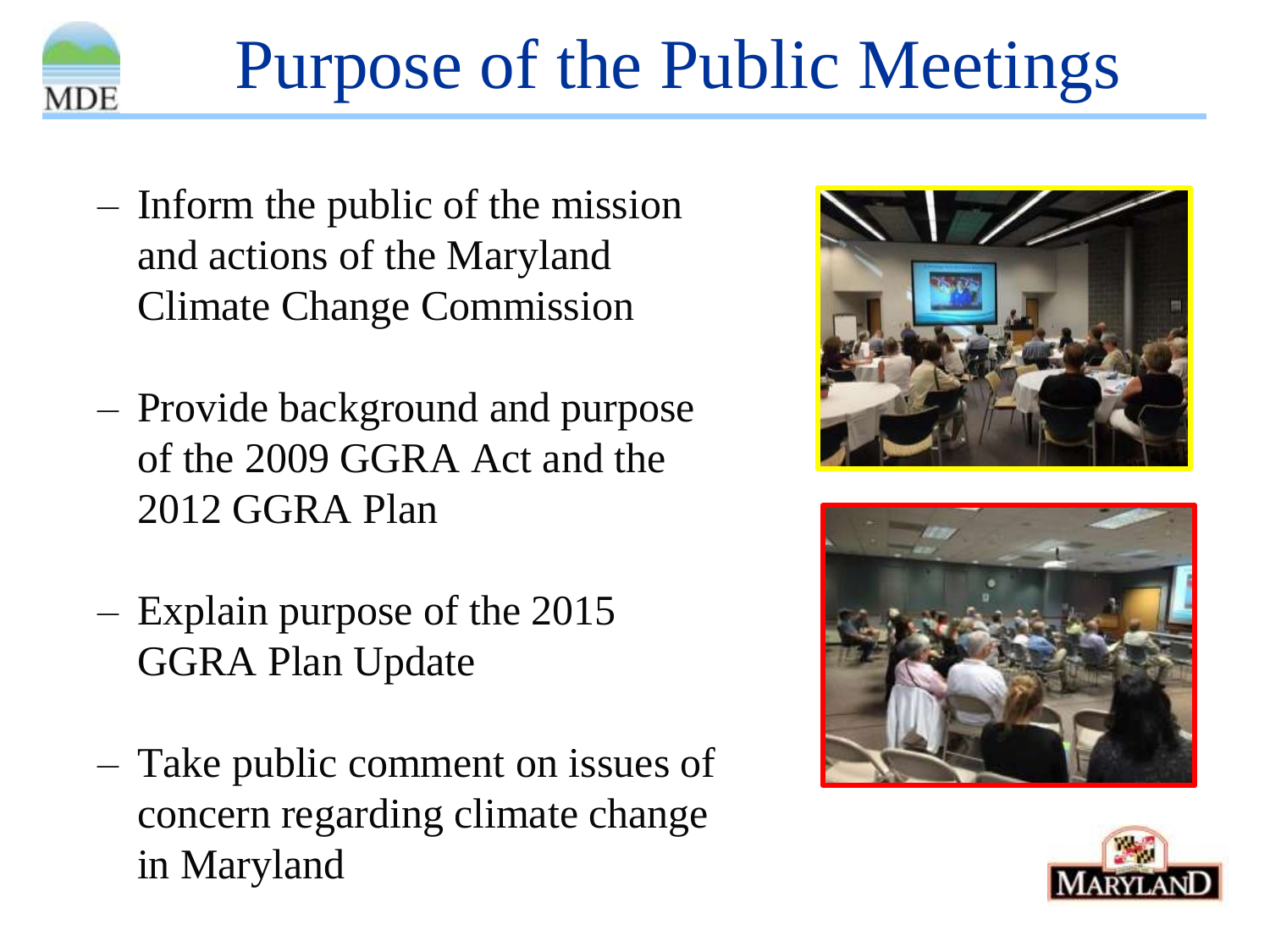

## What We Heard

- Appears to be significant public interest on climate change in general and the States plans to address climate change
	- Several comments focused on the dangers of climate change and Maryland's vulnerability
- Many comments on the renewal of the GGRA during the 2016 General Assembly
- Other specific comments on elements of the GGRA Plan
	- The Renewable Portfolio Standard (RPS)
	- Fracking in Maryland
	- Natural gas issues



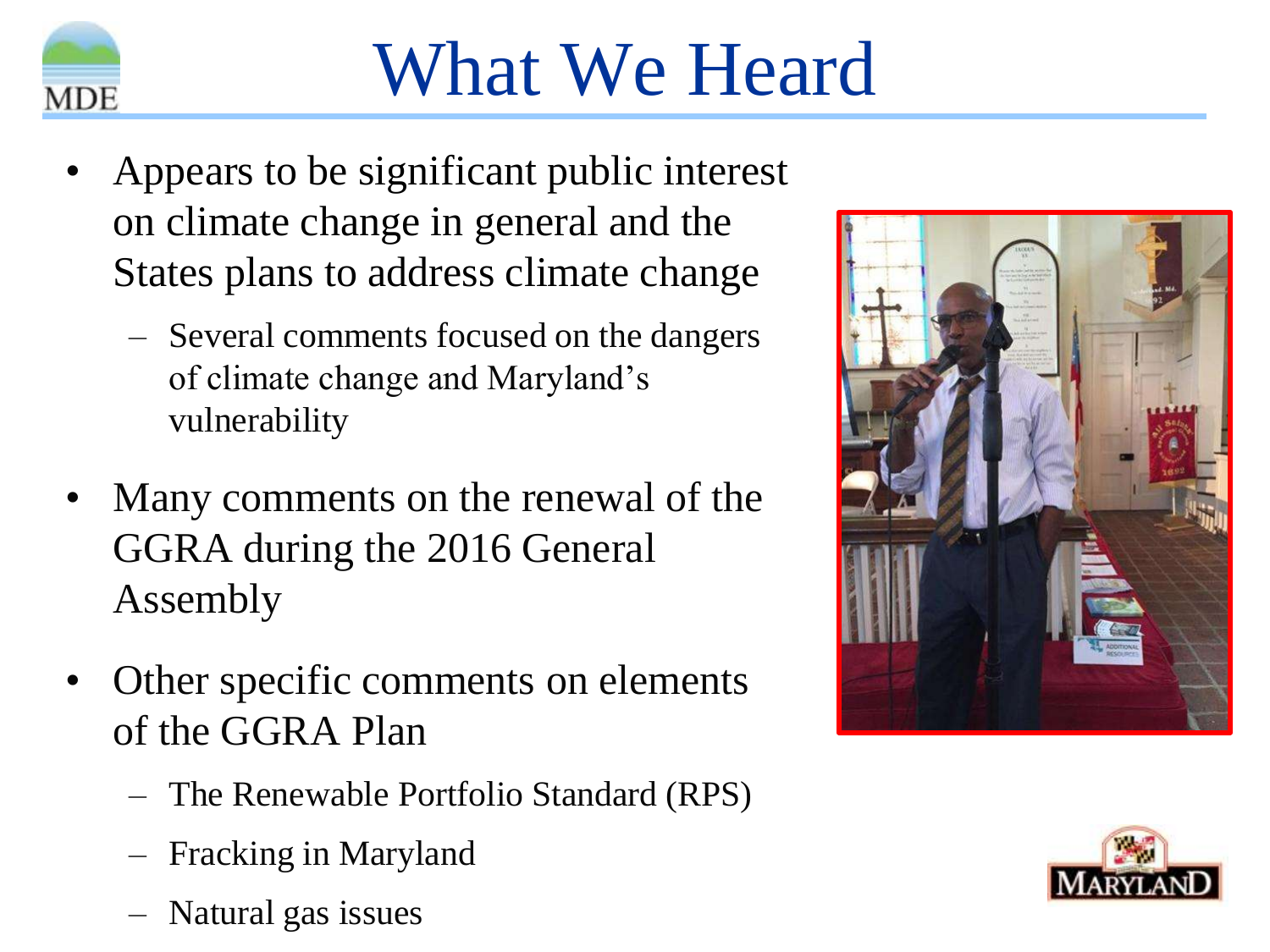

## Where Do We Go Next?

- MDE will be discussing our current thinking on what we believe is a common sense way to move forward on climate change while also helping the State with economic development and job creation
- It is based upon analysis of what's going on in other parts of the Country and …
	- 10 years of MDE experience on what works,
	- Significant input from the MWG,
	- Individual discussions with MWG members and
	- Discussions with members of the Commission
- Having broad support from the Commission is extremely important





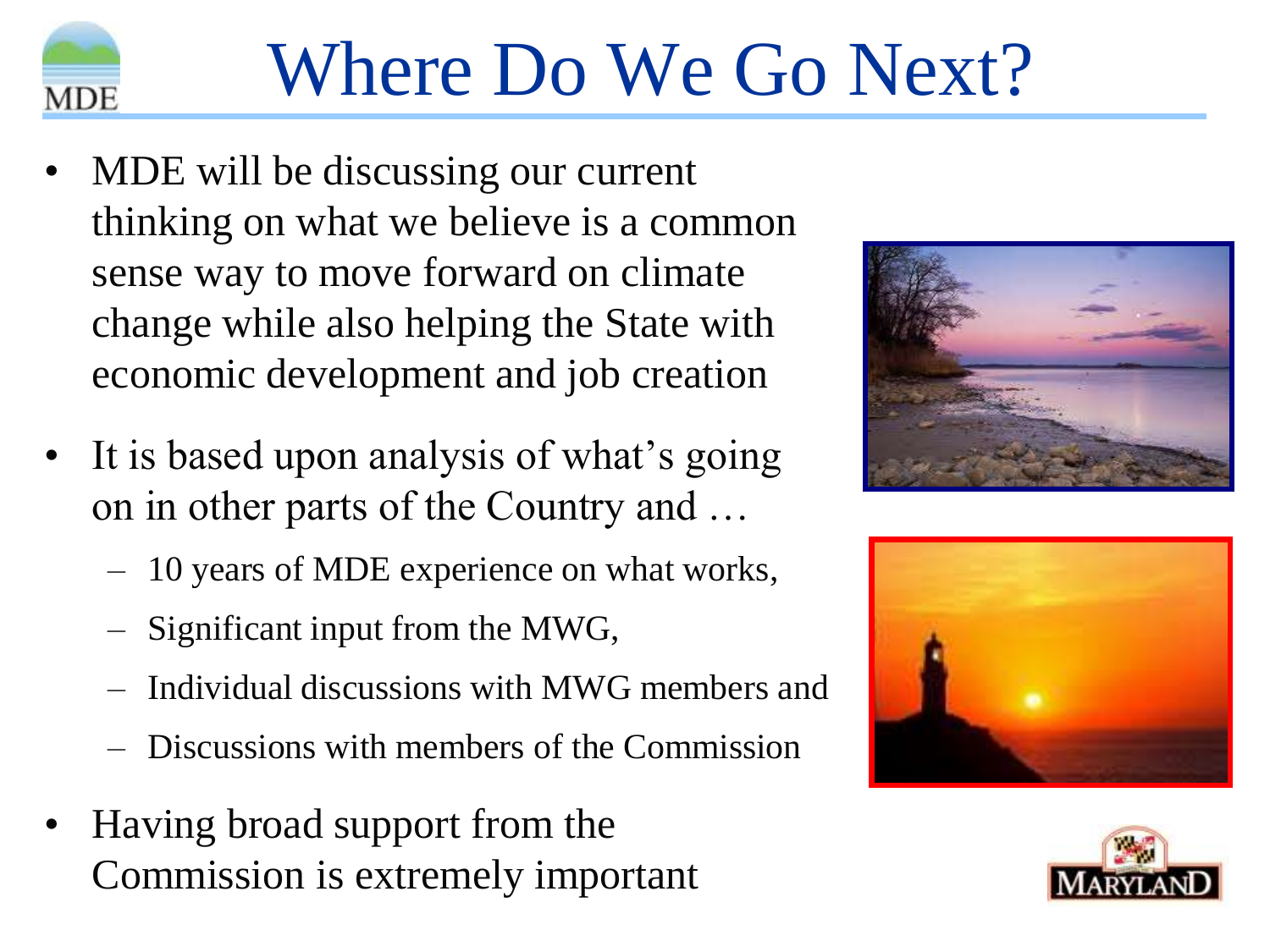

## The Path Forward

- How does Maryland move forward to continue to address climate change?
	- In 2016, the General Assembly must take an action to renew the GGRA of 2009
		- No action GGRA sunsets
		- Keep or adjust 25 by 20 requirement?
		- Move on to a beyond 2020 effort?
	- MDE recommendations will be included in the October report
	- Current MDE thinking … Feedback from MCCC during today's discussion is critical
		- 1. Hold the line on 25 by 20
		- 2. Move forward with a gentle … 40% reduction by 2030 process
		- 3. Increase efforts to support economic growth and job creation
		- 4. Address "emerging issues" as part of ongoing efforts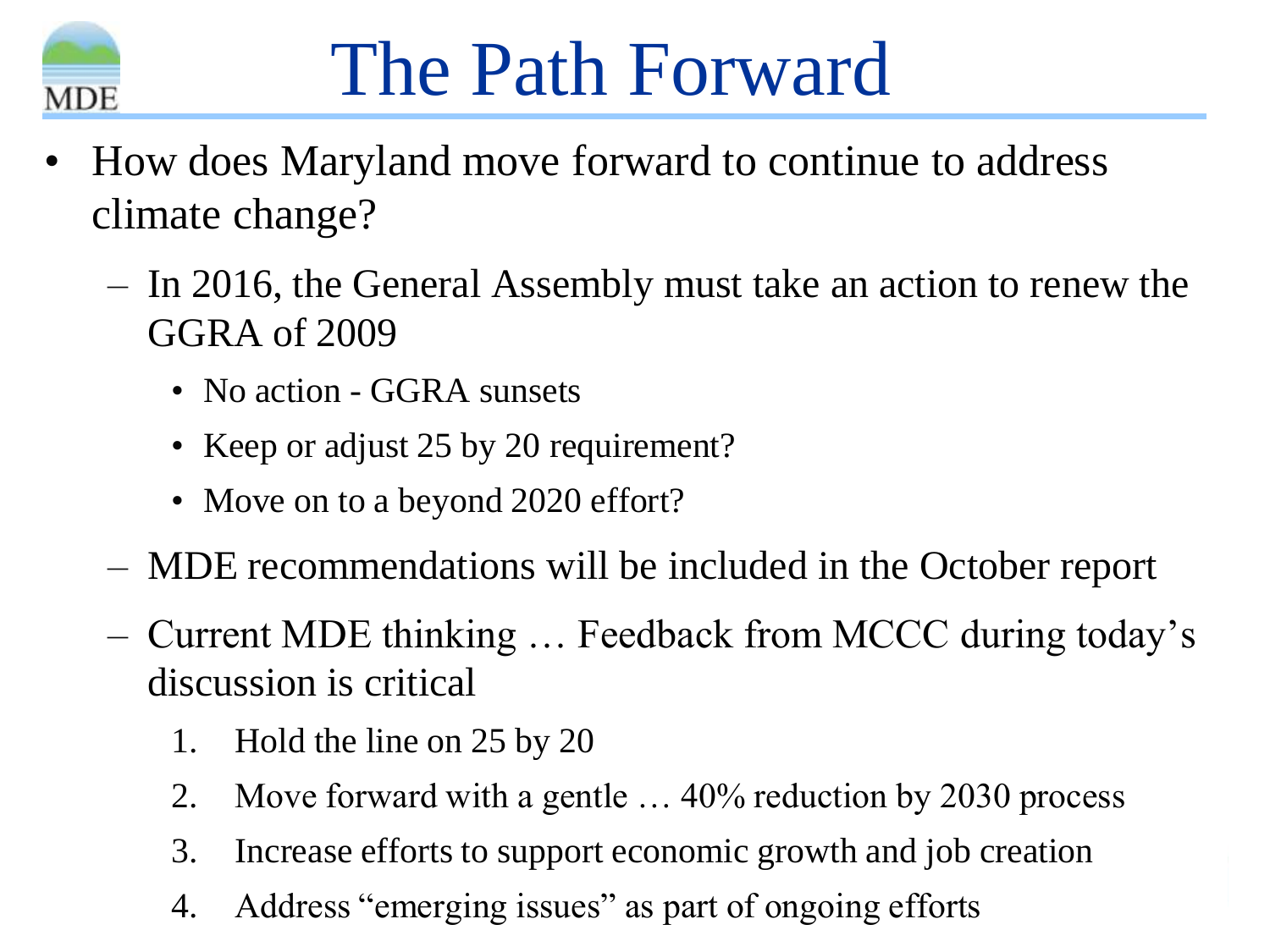

## What About Post 2020 Goals?

- Have worked with the MCCC Science and Technical Workgroup (STWG)
	- The science is clearly pushing for deep reductions
	- Something like 70% to 80% reduction … world-wide by 2050 … or earlier
	- Not terribly different from where we were when the GGRA was adopted in 2009
- The GGRA and other leadership states moved forward with a "first step" towards those deep goals in 2050
	- GGRA  $\dots$  25% reduction by 2020
	- Other states and nations adopted very similar "progress" steps
- Economic growth and job creation are more important than ever
- What should the next step in that progress be?





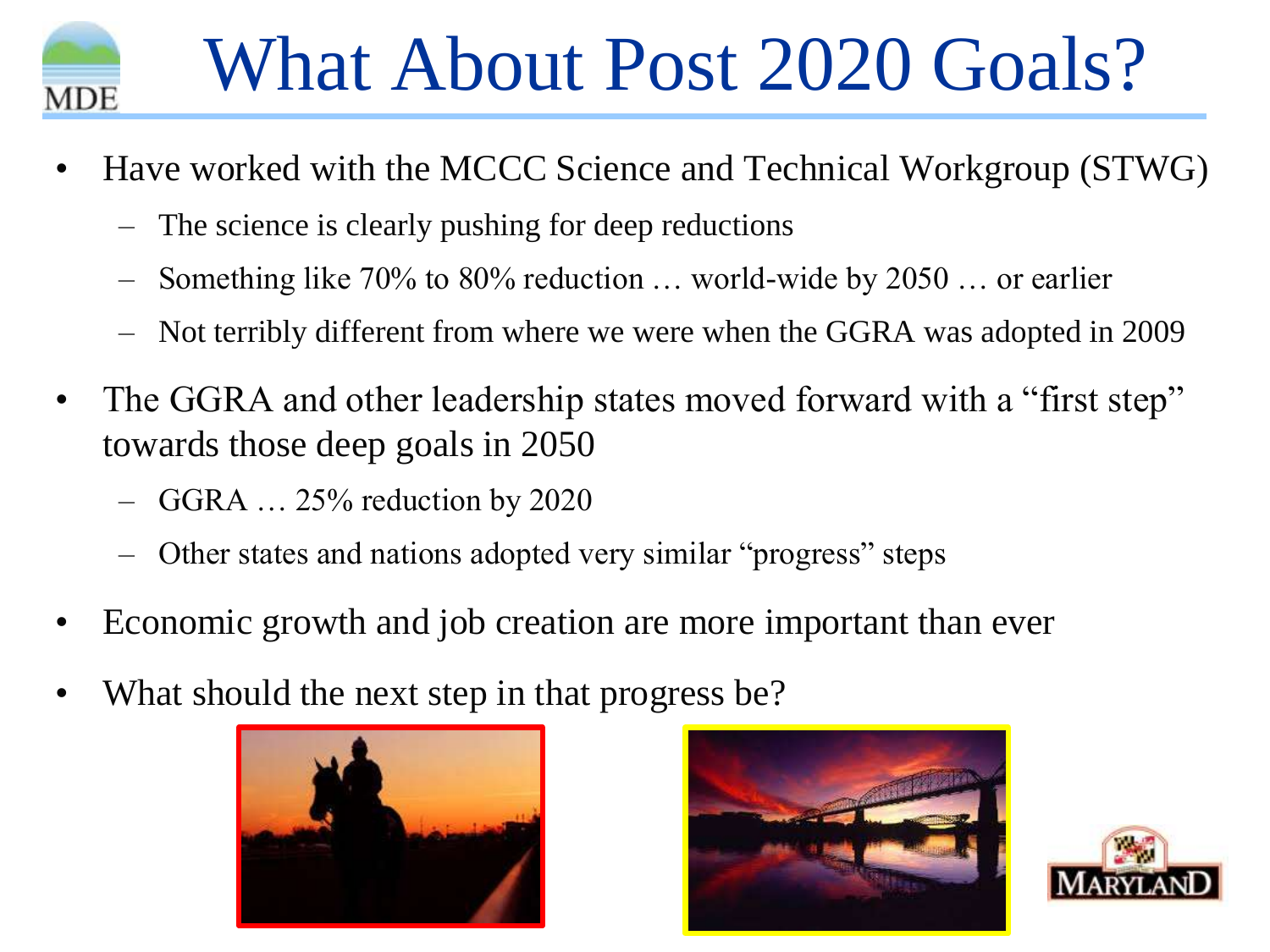

## How About 1/2/3/40 by 30?

- **1** … Increase net economic benefit by 1 percent
	- Increase net economic benefits in 2030 to \$3.6 to 4.0 billion
- **2** … Increase projected 2020 job creation by an additional 2 percent
	- Increase job creation from 33,000 jobs in 2020 to around 34,000 jobs in 2030
	- As part of this effort increase manufacturing sector jobs
- **3** … Increase the real average annual wages paid to workers by 3 percent
- **40** … Meet, exceed or get as close as you can to a 40% reduction in GHG emissions by 2030



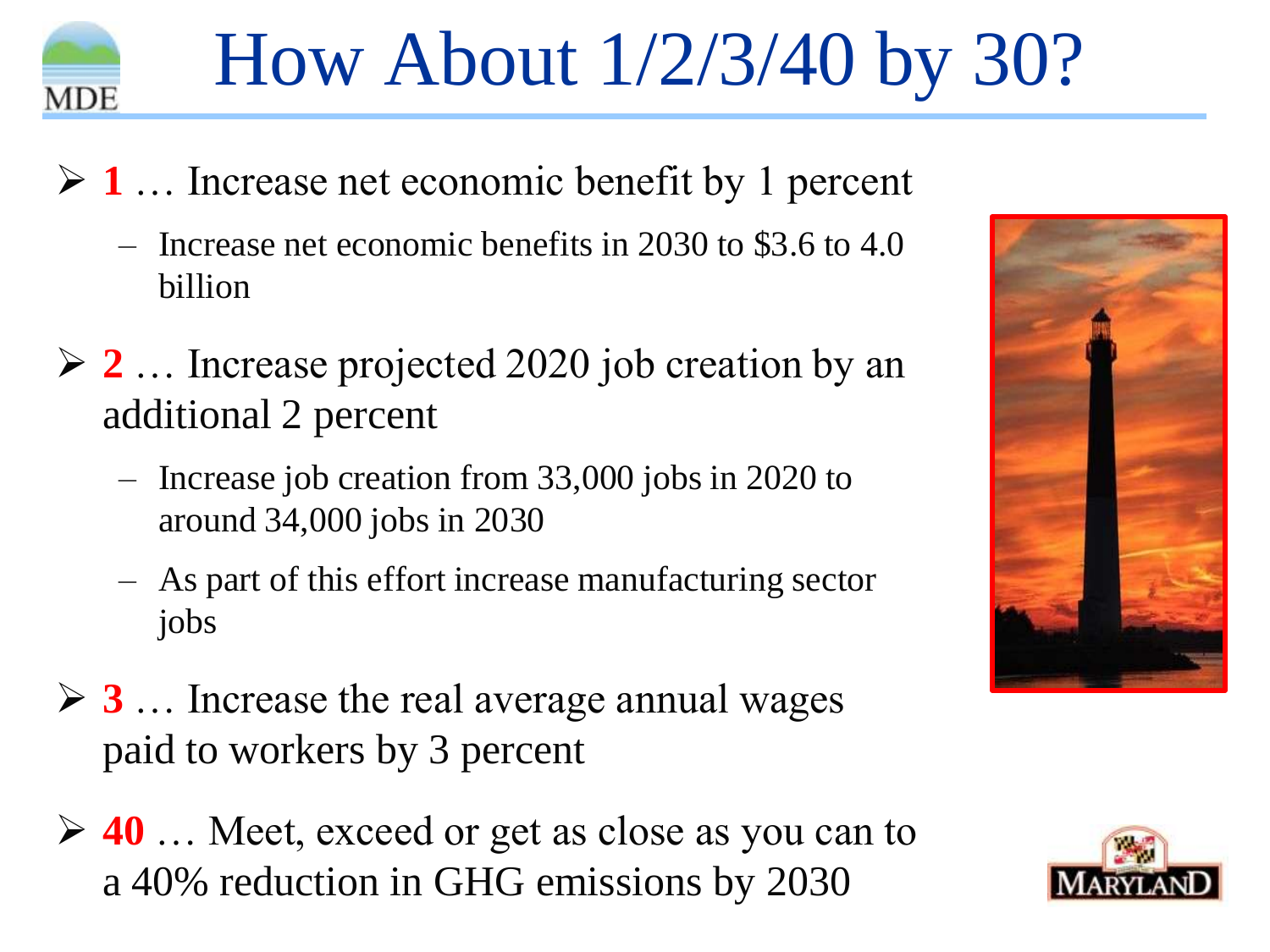#### Economic Growth and Job Goals **MDE**

### *… specifically included in the planning process*

- Build from positive economic and job impacts from 2020 GGRA Plan
	- Push for economic growth
		- Increase net economic benefit (from 2020) projected benefits) by 1 percent by 2030
	- Push for more job creation
		- Increase projected 2020 job creation by an additional 2 percent by 2030
	- Push for job growth in the manufacturing sector
		- Protect and increase manufacturing sector jobs
	- Push for better paying jobs
		- Increase the real average annual wages paid to workers by 3 percent by 2030
	- Happy to discuss these goals with other experts





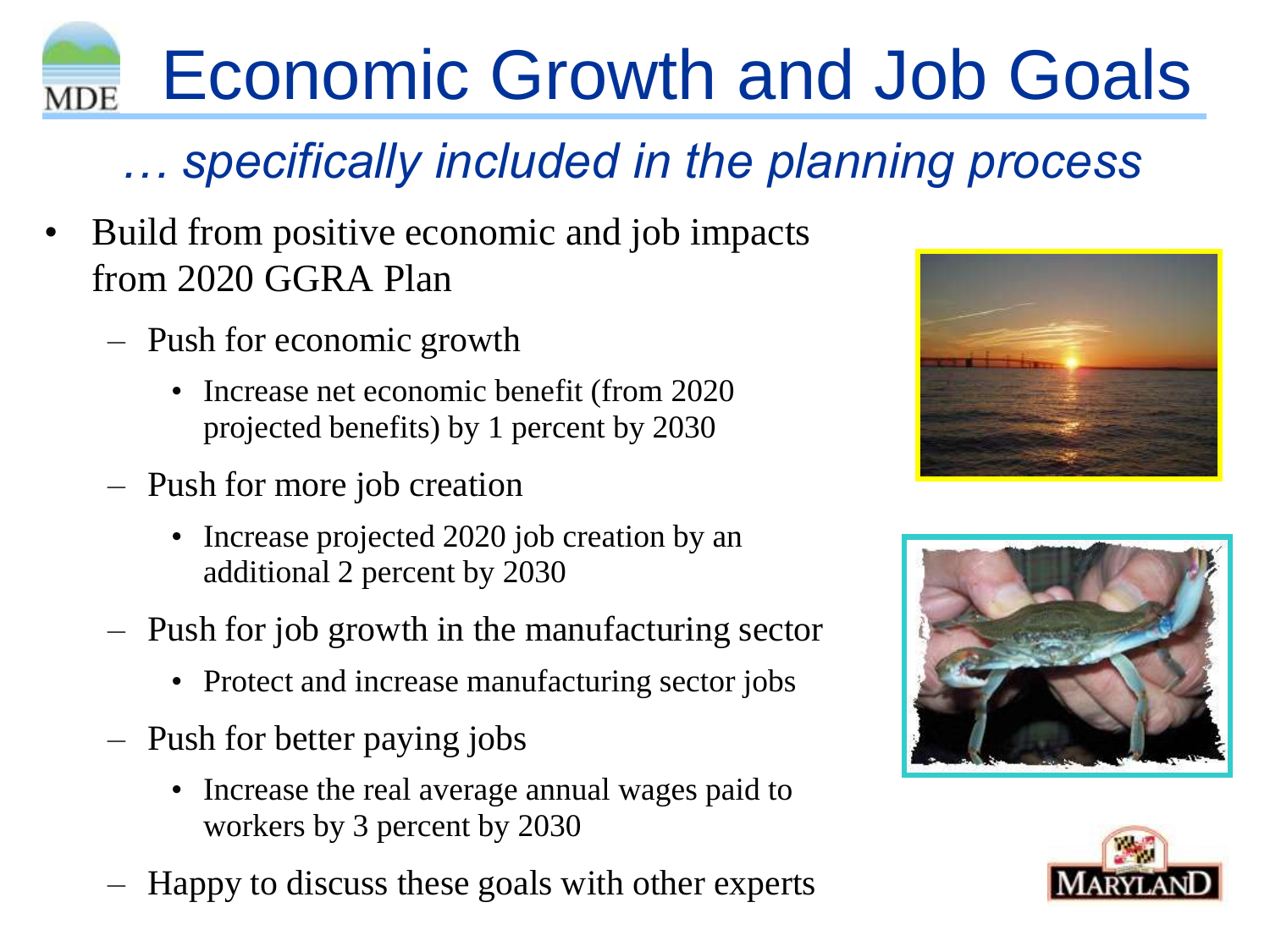

# 40% GHG Reduction by 2030?

- Generally consistent with other states
	- Red and Blue leadership states
- Consistent with international discussions
- An aggressive goal … but one that you can identify a feasible path forward to get to
	- Federal vehicle and fuel efficiency standards provide deeper and deeper reductions as time marches on and the older fleet turns over







• U.S. target - 28% by 2025 from 2005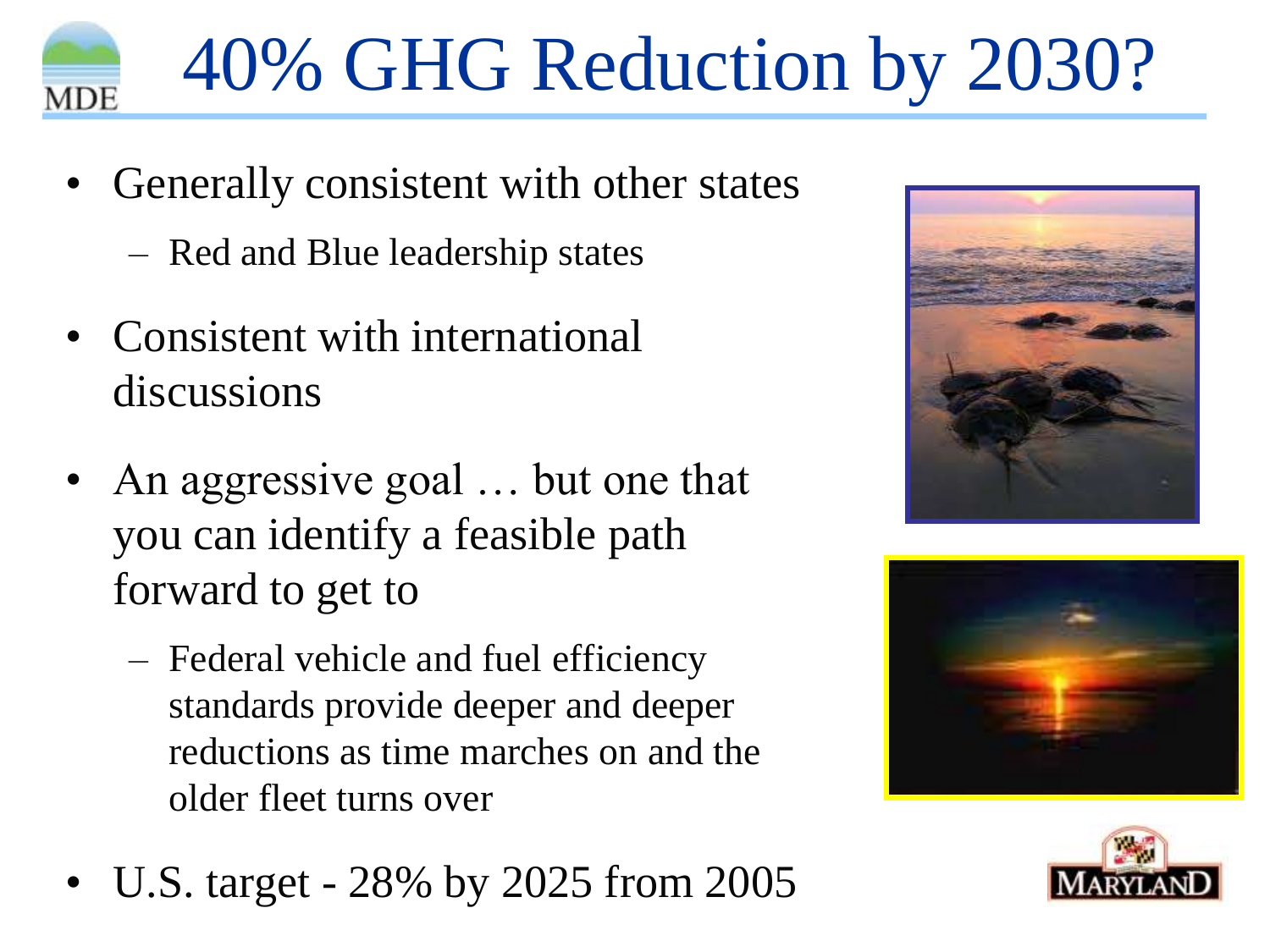#### 2030 Target - Goal, Mandate or Aspiration?**MDE**

- Use the current GGRA policy as a model
	- Set 40 by 30 as a planning goal …
	- But have the General Assembly confirm , strengthen or otherwise adjust the goal during a mid-course check-in
- Getting to the goal should continue to be tied - strongly tied - to improving the States economy and creating new jobs
	- Again, quantitative goals for economic growth and job creation should be part of the planning process



- Timing
	- Can logically build from the current GGRA schedule

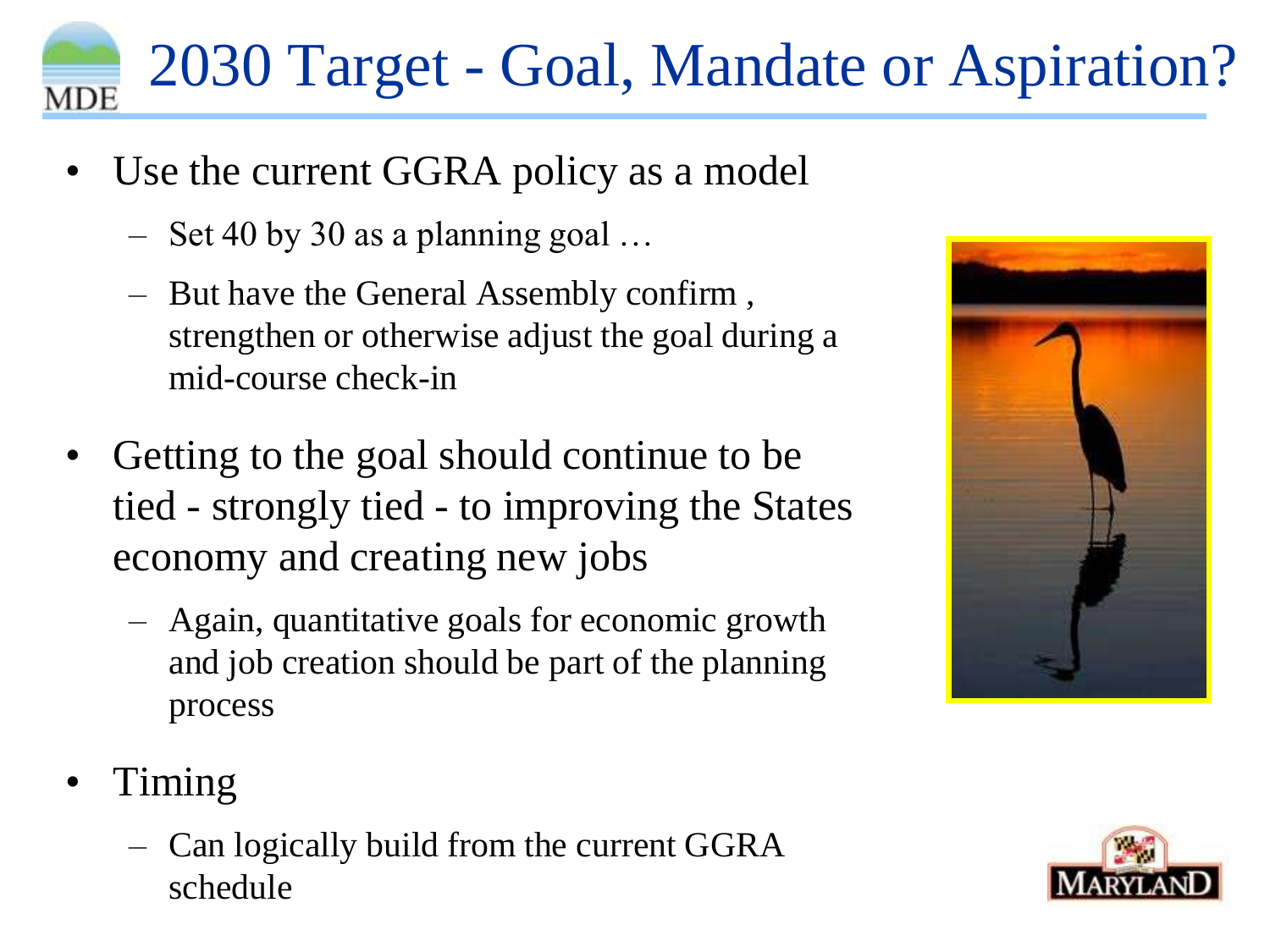

# Potential Timing

- October 2015 MDE submits GGRA report to Governor and General Assembly
	- Includes a recommendation on a path forward
- General Assembly takes action in 2016
- How it might work (2009 GGRA process as a guide)
	- 2019 MDE (with the Commission's guidance) develops and submits a 40 by 30 Plan to the Governor and General Assembly
		- Includes goals for jobs and the economy
		- Also includes a status report on 25 by 20
	- 2020 Implementation of the 40 by 30 Plan begins/continues
	- 2025 MDE owes a status report to the Governor and the General Assembly on progress in reducing GHG emissions and how the plan is fostering economic development opportunities and creating new green jobs
	- 2026 General Assembly (just like the 2016 process) must confirm or adjust the 2030 target to keep the requirements of the law in place ... if no action ... the law sunsets !!!



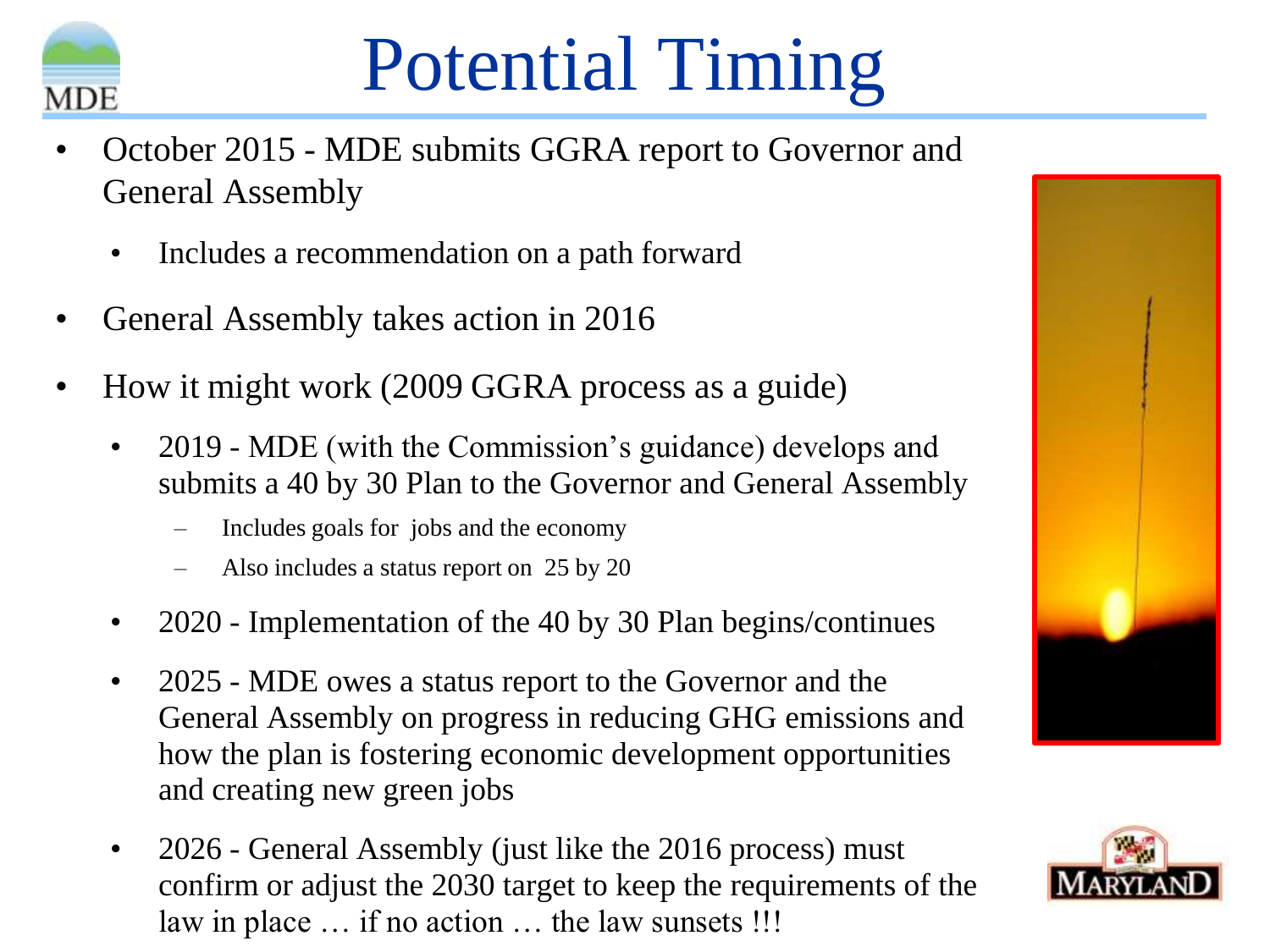

# Wrap-Up

- The States GGRA Plan appears to have us on a pace to meet or exceed the 25% reduction by 2020 GHG emission reduction requirement
	- This is good news
	- We have achieved these reductions in a way that has a positive impact on Maryland's economy and on job creation
	- There are emerging issues that should be built into ongoing and future planning and analyses
- There appears to be a path forward supported by many stakeholders that would involve gently moving towards a 40 by 30 (40% reduction by 2030) plan with an increased focus on a healthy economy and generating more jobs in Maryland
	- A 1/2/3/40 by 30 Plan is under consideration